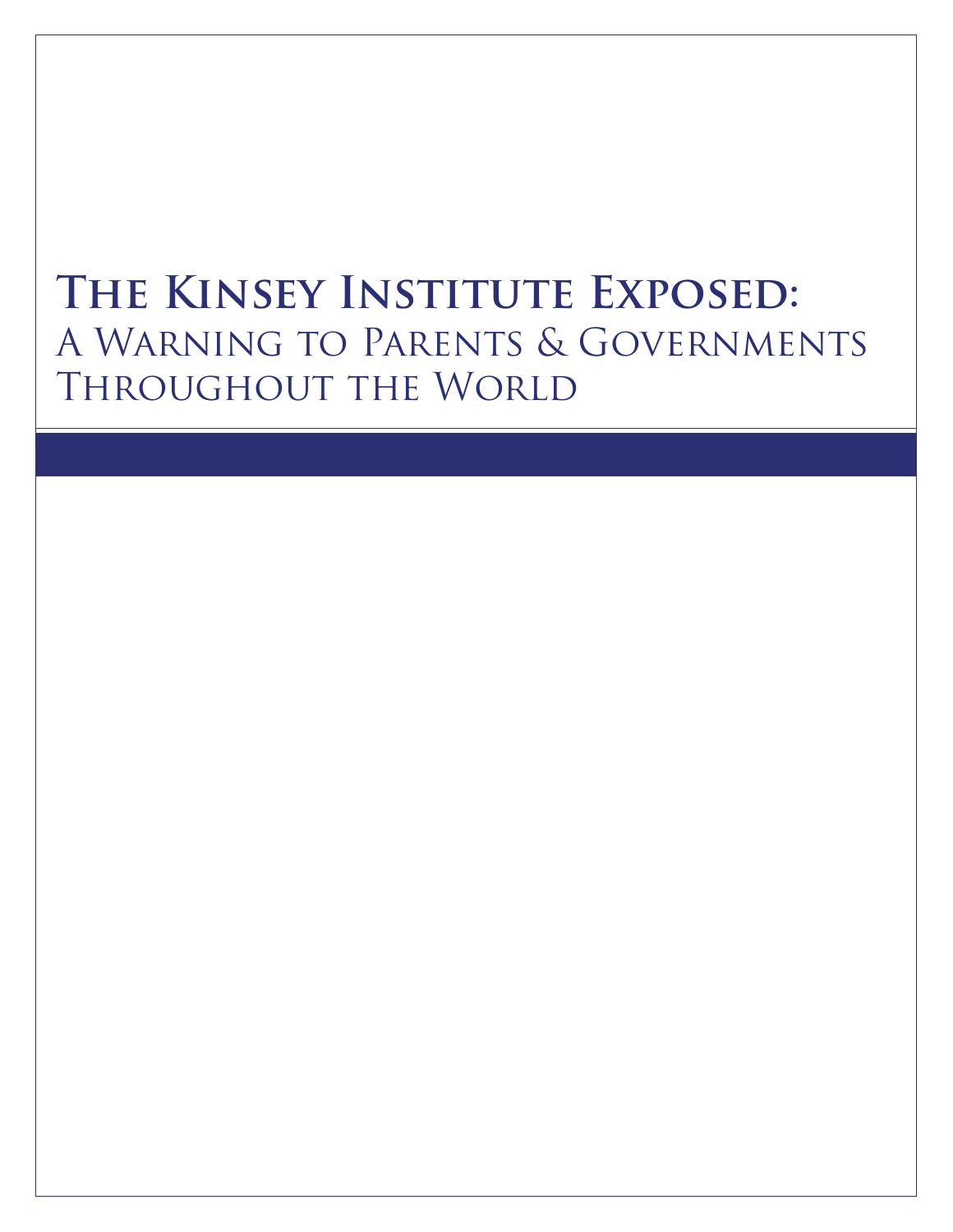# **The Kinsey Institute Exposed:** A Warning to Parents & Governments Throughout the World

On April 23, 2014 the Kinsey Institute for Research in Sex, Gender and Reproduction was granted special consultative status with the Economic and Social Council of the United Nations (ECOSOC). This decision was based in part on misleading testimony<sup>1</sup> regarding the nature of their work provided by a Kinsey Institute representative to the United Nations Committee on Nongovernmental Organizations.

From their fraudulent sex research, to their collaboration with pedophiles to publish their sex experiments on children, to their promotion of risky sexual behaviors as healthy and normal, which has formed the basis of dangerous sexuality education programs worldwide, the Kinsey Institute has caused incalculable harm to children, adults and families. For this reason the UN's decision to grant ECOSOC status to the Kinsey Institute has outraged parents, government and civic leaders, lawmakers, researchers, and victims of sexual crimes around the world who understand how harmful the Kinsey Institute's work has been, especially for the world's children.

This brief will show how the past and present actions, goals and aims of the Kinsey Institute merit condemnation and censure rather than the legitimacy, prestige and access that UN consultative status affords them and which enables them to perpetuate their harmful work on a much larger world stage.

### **This brief will also explore:**

- The misleading nature of four major statements the Kinsey Institute made in their testimony before the UN Committee: 1) that they are not an advocacy organization; 2) that they are a research organization; 3) that they promote responsible sexual behavior; and 4) that they work to advance sexual health.
- The fraudulent and flawed nature of the Kinsey Institute's sex "research"\* past and present.
- How the Kinsey Institute's sex research has been used to argue for the repeal or modification of numerous laws that protect children and uphold standards of decency, urge reductions in penalties for sex crimes against women and children, and to promote their dangerous sexual ideologies to the world's children and youth, thereby endangering their health and well-being.
- The current activities of the Kinsey Institute that pose a danger to children worldwide.

\* Kinsey's research methods have been widely criticized as unscientific and grossly skewed. His research has been dismissed by qualified researchers for failing to meet even minimal standards of accepted research design. Kinsey used biased, unrepresentative samples and coercive interview tactics to elicit his data purporting to show that most people are highly promiscuous and regularly engage in unconventional sexual behavior. The data Kinsey collected were fraudulent and misleading. Throughout this brief, when referring to Kinsey's work, the term "research" is used very loosely.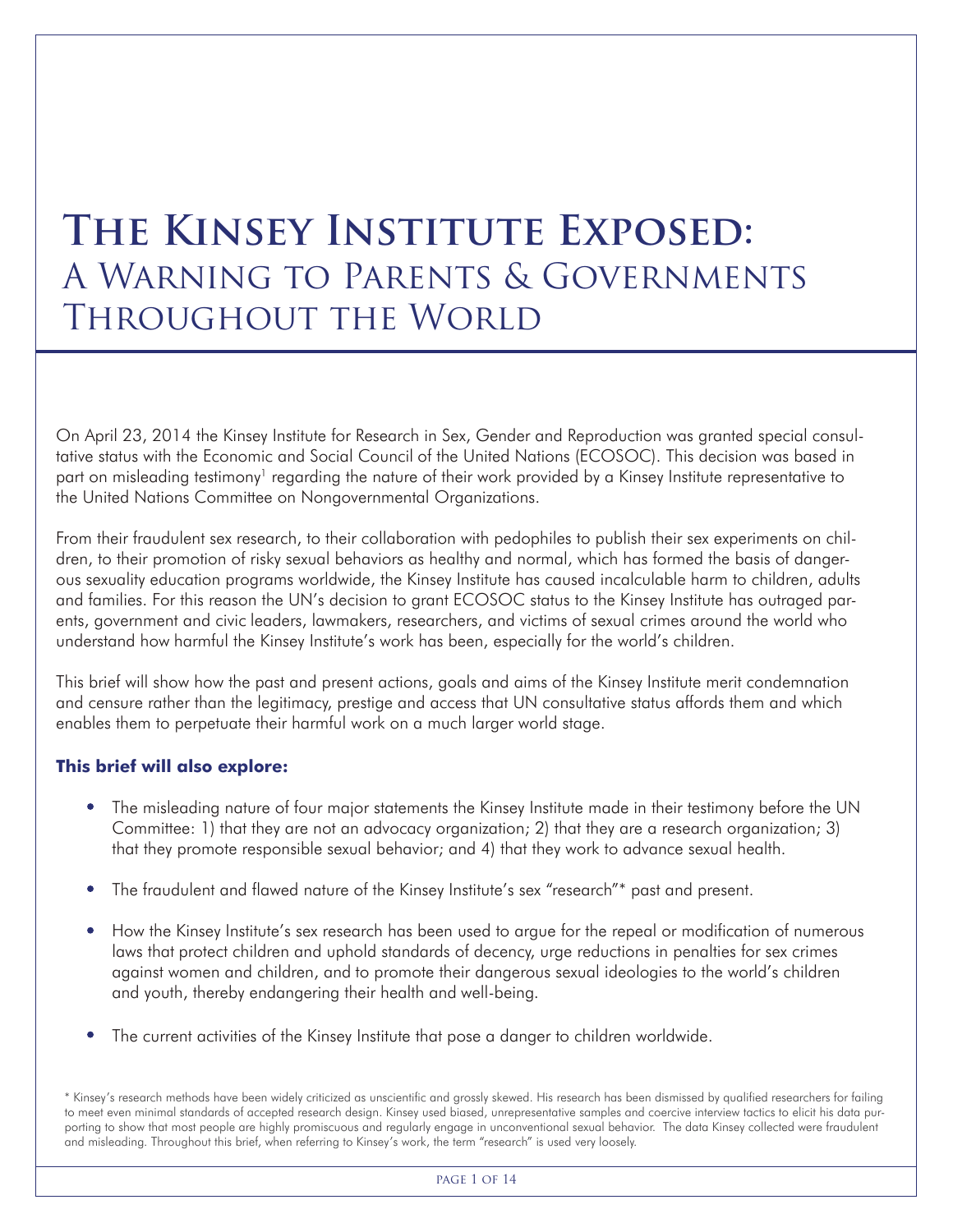Finally, this brief provides a list of 10 probing questions that we are urging the UN Committee on NGOs to ask the Kinsey Institute and which if answered honestly, would provide the rationale for the UN to rescind the Kinsey Institute's consultative status. (See Appendix 1)

We invite all parents, citizens, opinion leaders, officers of government and members of civil society to help protect the health and innocence of children worldwide by joining the "Stop the Kinsey Institute Coalition" and taking the suggested actions at the end of this brief that will help expose and stop their harmful work.

### **Overview of the Kinsey Institute**

The Kinsey Institute was originally founded as an affiliate of Indiana University in 1947 by zoologist Alfred Kinsey under the name "Institute for Sex Research." Since then, the name of the Institute has evolved, but the purpose of the Institute has remained the same. For this reason, and because the Kinsey Institute of today has never disavowed many of the questionable, even illegal, activities of Alfred Kinsey and his colleagues or the original Institute, the Kinsey Institute of today must be considered to be inextricably linked to the work of Alfred Kinsey and the work of the original Institute for Sex Research, which now proudly bears his name.

Kinsey's personal fascination with all kinds of sex acts, as well as his own well-documented sexual fetishes and habits (including engaging in sadomasochistic, homosexual, adulterous and voyeuristic behaviors), greatly influenced the Kinsey Institute's founding philosophies, the nature of their sex research, and the development of their trademark "nonjudgmental" approach to research on human sexuality.

Kinsey personally interviewed thousands of people regarding their sex lives for the Institute's research and insisted on knowing every detail. He was especially proud of his "nonjudgmental" interviewing skills, which enabled his subjects to more freely disclose the most intimate details of their sex lives. Kinsey hired additional "sex researchers" and trained them in this same nonjudgmental approach to interviewing and sexuality research, even requiring them to engage in sex acts in his attic, often while being filmed, ostensibly in the name of science.

In fact, the Sexual Attitude Restructuring Seminars (SARS)<sup>2</sup> in which modern day sexologists are required to participate, largely mirror Kinsey's methods. To become certified sexologists today, students are required to participate in one of these SARS events, which includes watching hours of pornography depicting a wide array of sex acts to help them "readjust" their sexual attitudes so they can counsel in a nonjudgmental way and become desensitized to even the most bizarre and potentially harmful sexual behaviors.

The Kinsey Institute's nonjudgmental or all-inclusive approach to sexual behavior is a major reason why their work is so harmful. Societies have always put restrictions on harmful sexual activities, including such things as pedophilia, bestiality, and others that are recognized as abnormal disorders by mental health professionals worldwide. It is one thing to document that various abnormal behaviors exist; it is another thing to claim, as Alfred Kinsey did, that since these behaviors are being practiced by some people, they are, therefore, "normal" and healthy.

Kinsey's belief that all consensual sexual behaviors are healthy and that it is society's prohibitions on promiscuous sex, not the promiscuous behaviors themselves that cause problems, has not only permeated the philosophies and work of the Institute to this day, but has also had a major impact on sex studies, research and sexual education worldwide.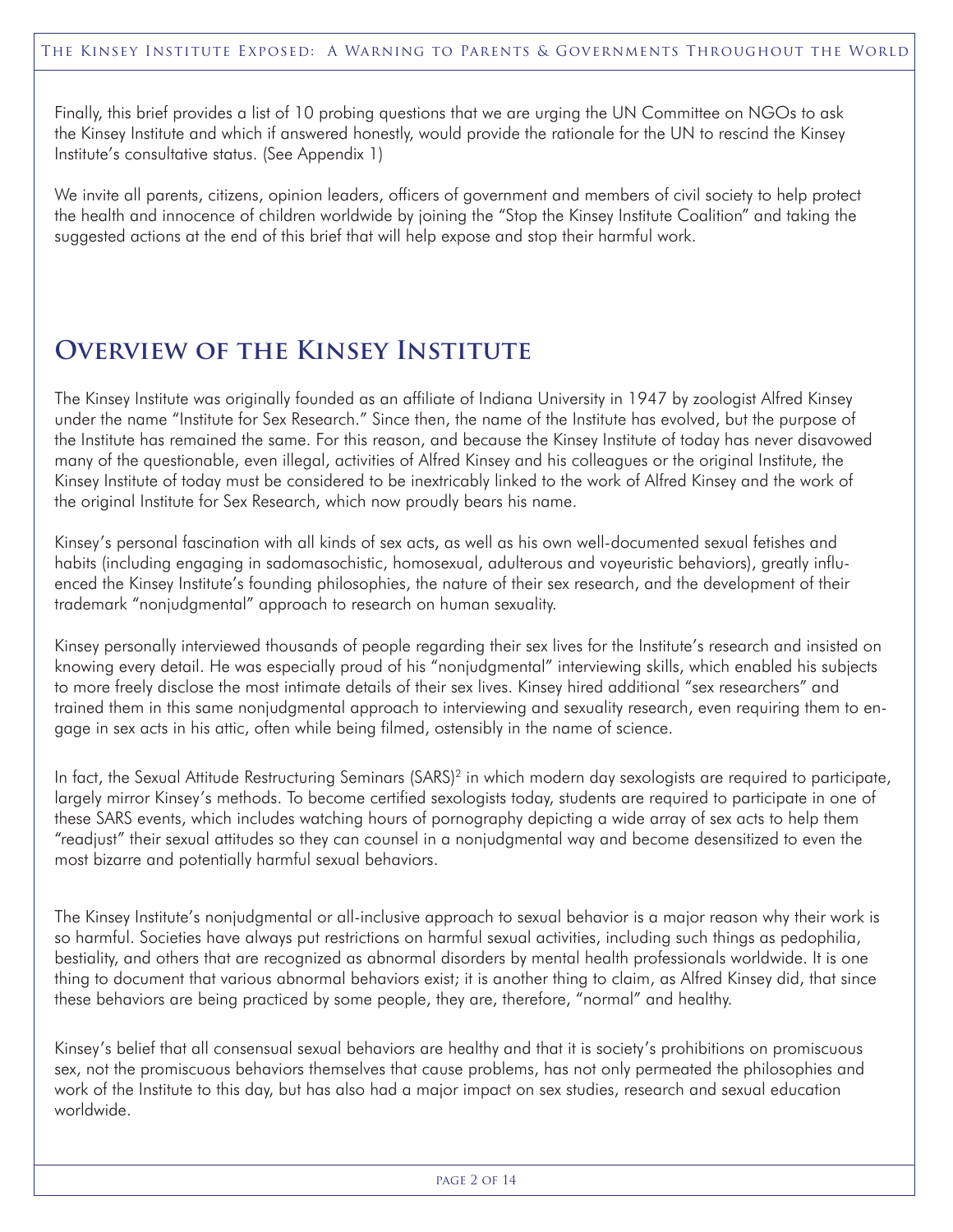With the backing and credibility of Indiana University and funding from the Rockefeller Institute, Kinsey conducted his pseudo-scientific research on human sexuality attempting to prove to the world that children are sexual from birth and that promiscuous sexual behaviors of all kinds and at all ages are prevalent; therefore, they are normal and healthy. This false philosophy has provided the philosophic foundation and rationale behind highly controversial comprehensive sexuality education programs that teach children of all ages they have a right to sexual knowledge and sexual pleasure and that teach children as young as age five they can experience self-pleasure through masturbation. (See Appendix 4)

The Kinsey Institute's findings on human sexuality, initially published in *Sexual Behavior in the Human Male* and *Sexual Behavior in the Human Female* (collectively known as "The Kinsey Reports"), have been used to promote pedophilia, incest, abortion, homosexuality, promiscuity, adultery, the legalization of same-sex marriage and much more.

The most controversial work of the Kinsey Institute, however, is the research they have promoted since 1948 on child sexuality. In their book *Sexual Behavior in the Human Male* (which was reprinted in 1998 and is widely available), the Institute published the notorious Table 34, which documents the "sexual responses" of children from infants through teens as recorded by their adult male abusers. (See Appendix 2) These pedophiles conducted sexual experiments on hundreds of children by bringing them to what the experimenters called "orgasm" (screaming, weeping, fighting the sexual "partner") and timing these responses with a stopwatch. To date, the Kinsey Institute has covered up this sexual abuse in the name of science and has refused to allow public examination of their original data or to reveal the sources from which they were derived, thus, protecting the pedophiles with whom they admit to recruiting and collaborating.

Since its founding, the Kinsey Institute has been a strong advocate for legalizing and mainstreaming what are still recognized as abnormal sexual behaviors in society. However, they have largely left the effort to indoctrinate the world's children in their sexual ideologies to other likeminded organizations that have adopted their philosophical approach, primarily the Sexuality Information and Education Council of the U.S. (SIECUS) and Planned Parenthood.

In 1964 Kinsey's co-author and former Kinsey Institute director, Wardell Pomeroy, became a founding SIECUS board member, and Dr. Mary Calderone, the medical director for Planned Parenthood, became the founding president of SIECUS. To date, SIECUS and Planned Parenthood have been the world leaders in creating and promoting comprehensive sexuality education programs that incorporate Kinsey's controversial sex philosophies and that encourage children and adults to explore their alleged sexual desires without constraints.

### **The Kinsey Institute's Claim to the UN: "We are not an advocacy organization."**

*The Kinsey Institute has been and continues to be an aggressive sexual rights advocacy organization. Their research and advocacy has contributed to the widespread promotion of promiscuous sex and the liberalization of sex laws to the detriment of children, adults, families and societies*.

**The Kinsey Institute cosponsors and organizes advocacy events and helps fund controversial sexual rights advocacy groups.** For example, in 2012, the Kinsey Institute cosponsored an advocacy and fundraising event, called *Sexuality 2012: Research, Activism, Social Change.* 3 The Institute's website characterized this event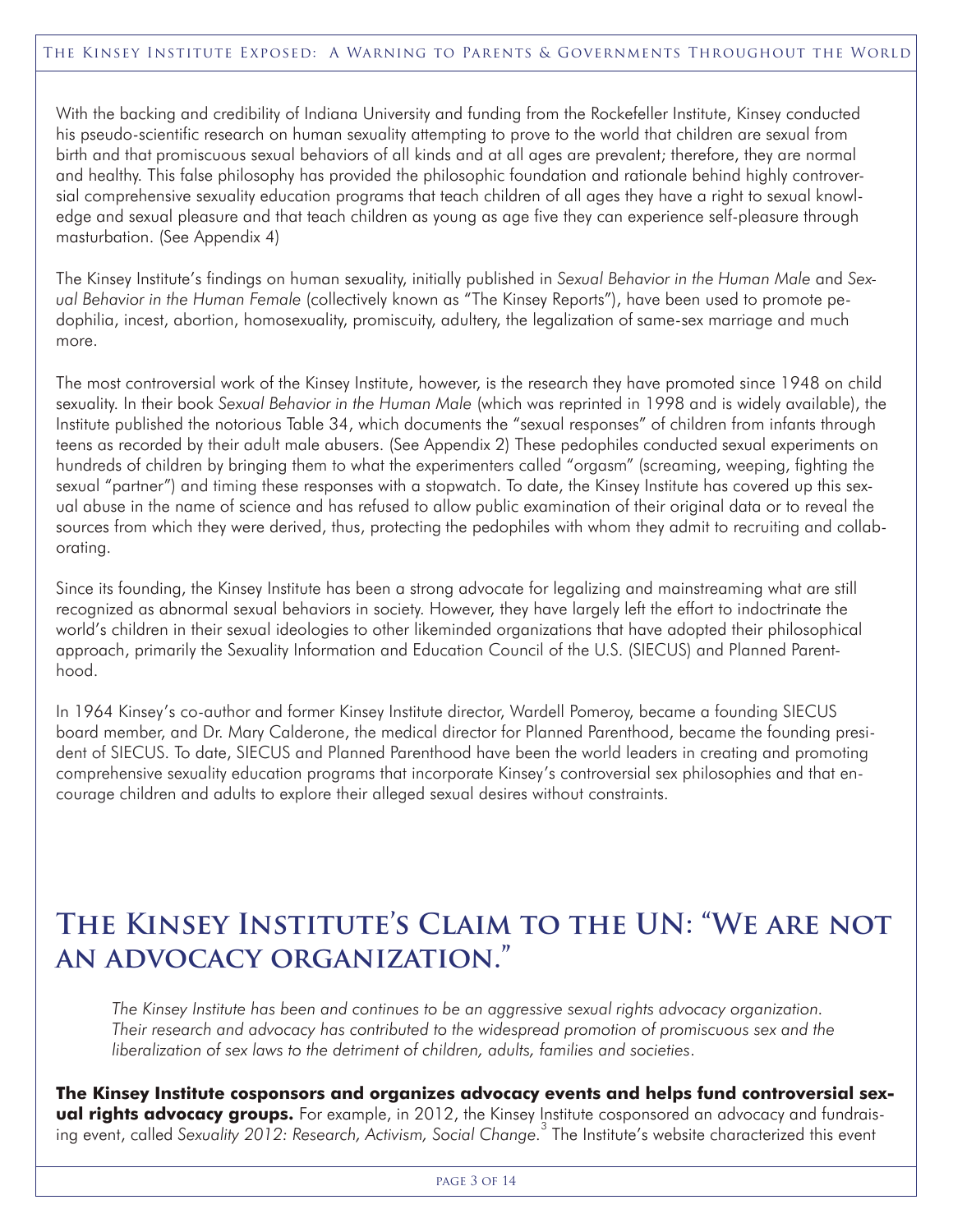as "a unique opportunity to learn what is being done to advance social attitudes and sexual freedom, and how you can be part of transforming our world." Indicative of the attitudes the event was advancing, one discussion focused on how to normalize same-sex marriage, and a beneficiary of this fundraiser was the Foundation for Sex Positive Culture, an organization that hosts workshops on how to effectively tie ropes and other restraints on a sexual partner (whether voluntary or involuntary is unspecified) in order to engage in "bondage" sex, how to perform anal sex, how to use whips in sexual encounters, and genital piercing. Other Kinsey partners cosponsoring this event included Pride Foundation, a homosexual advocacy group whose stated goal is to "ignite change that advances equality for the lesbian, gay, bisexual, transgender, and queer (LGBTQ) community" 4 and the Tor Project, which promotes online anonymity, a factor that is particularly appealing to those who engage in criminal sexual activities with non-consenting adult or minor partners online. 5

**The Kinsey Institute's research and sexual advocacy work has contributed directly to the repeal of numerous laws protecting marriage and children in the United States.** Kinsey's testimony and research have been credited with convincing state legislatures across the U.S. to reduce penalties for abortion, rape, statutory rape, seduction, prostitution, wife and child battery, sodomy, bestiality, indecent exposure, incest, bigamy, nudity, obscenity, adultery, fornication, adult-child sex, illicit cohabitation, pornography, and more. For example, in his testimony before the California Subcommittee on Sex Crimes in 1949, Kinsey claimed that according to the Institute's research, "95 percent of nearly 9,000 males in our histories" were sex offenders and considered sexually deviant under the law; <sup>8</sup> therefore, sex laws needed to be liberalized or repealed or practically all men would be in jail. Kinsey also claimed that his extensive data on children proved they are unharmed by sex; that molesters don't repeat their crimes; therefore, we should parole all sex criminals. The subcommittee had originally been organized to strengthen California's sex crime penalties, but after hearing from Kinsey, they recommended widespread paroles and leniency."<sup>7</sup> Kinsey's former director and co-author, Wardell Pomeroy, admits that Kinsey personally worked on "the revision of sex laws with the Illinois, New Jersey, New York, Delaware, Wyoming, and Oregon commissions." 8

**A group of 2,400 conservative U.S. lawmakers 9 warn of the dangerous influence of the Kinsey Institute's work on American laws.** In their 2004 report, *"Restoring Legal Protections for Women and Children: A Historical Analysis of The States' Criminal Codes,"* these lawmakers detailed how Kinsey, whom they called, "a pornography-addicted, sadomasochistic, bi/homosexual pedophile propagandist," was able to launch the sexual revolution, reduce sex crime penalties and sabotage American sex law. The report reveals that "Since World War II Kinsey's fraudulent data informed and directed the American Law Institute's (ALI) Model Penal Code in eliminating and weakening 52 U.S. sex-related laws that once protected marriage. The ALI's penal law reforms recommended to legislators and lawyers were largely adopted between 1960 and 1980 and permitted Kinsey's [fraudulent reporting of the prevalence of] abnormal sexual conduct to be taught to American children via sex education. Since then, public health costs from sexual disease and dysfunction have skyrocketed; indeed, all measures of socio sexual disorder have soared from the 1960s, when protective laws began to be weakened and/or eliminated."<sup>10</sup>

**Westlaw, the most widely used legal database in the world, has more than 650 Kinsey citations in law journals from 1980 to 2000 11 and significantly important law journal articles citing to Kinsey research from 1948 to 1980.** In most cases, these citations refer to Kinsey's fraudulent data to support the liberalization of sex laws and for reducing penalties for sex crimes. For example, Kinsey Institute data were cited in law journals over a 30-year period to promote the following changes to existing law, many of which were successful:

Criticize judicial condemnation of sex offenders (Pennsylvania, 1952) Lighten sex crime penalties (Ohio, 1959) Promote the harmlessness of boy prostitution (Duke University, 1960)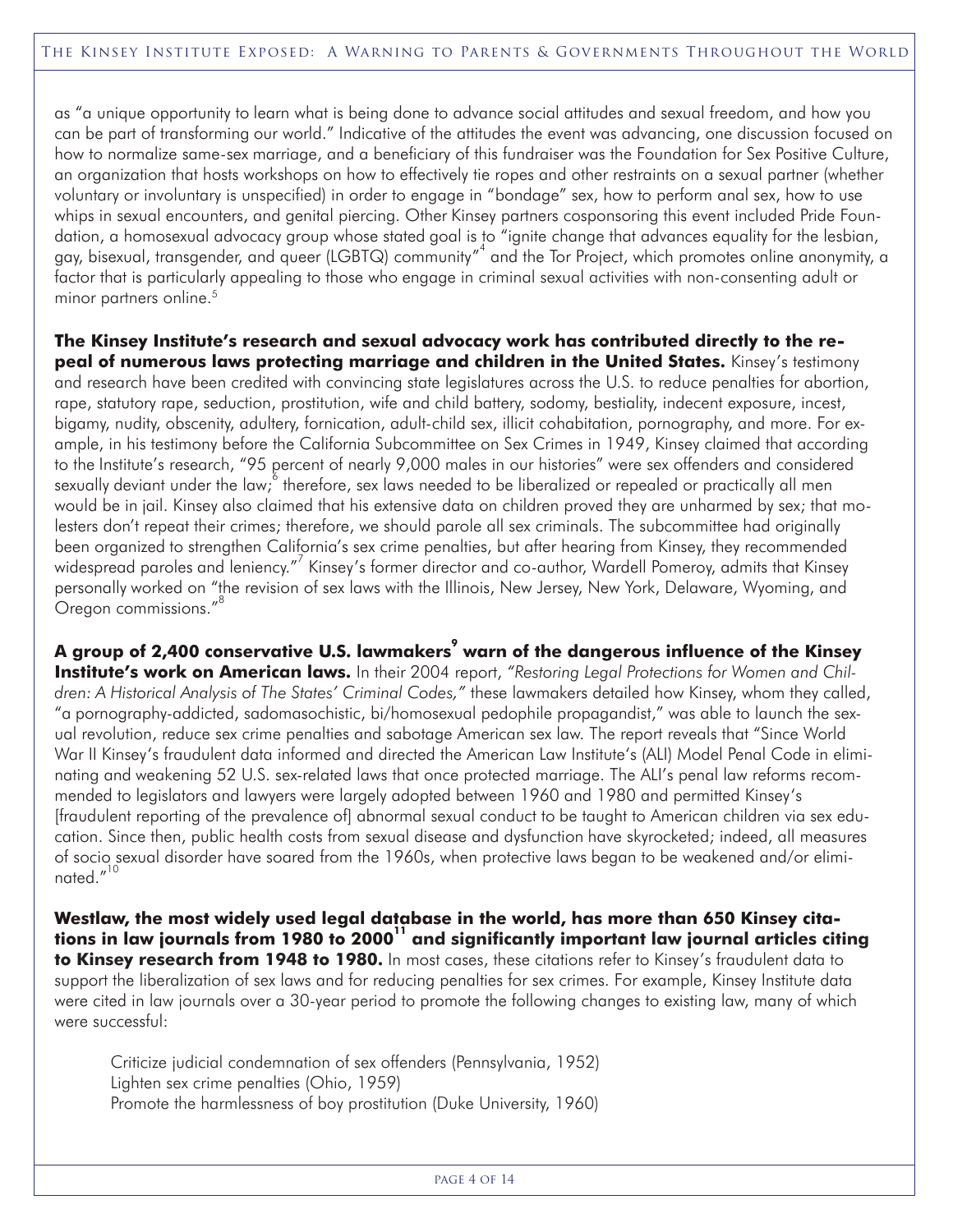Claim that children seduce men (Missouri, 1973, Tennessee, 1965) Legalize sodomy (South Dakota, 1968) Express "beneficent concern for pedophiles" (Georgia, 1969) Reduce penalties for rape (Oklahoma, 1970) Assert that 95 percent of males are sex offenders (Oregon, 1972) Legalize prostitution (Maine, 1976)

In 1973, U.S. Supreme Court Justices relied heavily on Kinsey's data to rule in the landmark *Roe v. Wade* case, which legalized abortion in the U.S.<sup>12</sup> Kinsey reported his research as showing that abortion was quite common and safe among American women and that any "problems" from abortion were the result of illegal abortions not being performed by doctors;<sup>13</sup> therefore, abortion should be legalized. This argument has since been used at the United Nations and abroad.

**The 1957 Wolfenden Report, a leading British study of homosexuality and prostitution, cited Kinsey for authority on decriminalization of sex crimes.** Immediately after, American homosexual advocates cited Wolfenden to justify loosening American laws on sodomy and homosexuality. The result was the legitimization, legalization and spread of homosexual behavior on both sides of the Atlantic.<sup>14</sup>

**In 2003 an** *amicus* **brief co-authored by homosexual historian, John D'Emilio, during his summer fellowship with the Kinsey Institute was used in part by the U.S. Supreme Court to rule in the** *Lawrence v. Texas* **case that all U.S. "anti sodomy laws are unconstitutional."** 15 This case resulted in the decriminalization of sodomy across the United States and was then relied on by the Massachusetts Supreme Court in their decision mandating that their state, the first state in the U.S., legalize same-sex marriage.

**More recently, the lead witness in the lawsuit challenging California's pro-traditional marriage Proposition 8 cited Kinsey.** This lawsuit resulted in overturning a provision adopted by direct vote of the people to the California constitution defining marriage qs the union of a man and a woman and resulted in the<br>' legalization of same-sex marriage in the state of California.

### **2. The Kinsey Institute's Claim to the UN: "We are a research institute."**

*The Kinsey Institute has perhaps one of the world's worst reputations for promoting fraudulent and biased research on human sexuality. The following evidence will show the fraudulent nature of their research and how it is still being used today by pedophiles and advocates of comprehensive sexuality education programs to promote the sexualization of children.*

**The Kinsey Institute's sex research has been largely dismissed by qualified researchers for failing to meet even minimal standards of accepted research design.** For example, Kinsey and his team intentionally selected non-representative, sexually deviant research subjects, many of whom were convicted sex offenders that were interviewed in prisons. Kinsey then attempted to draw conclusions about the prevalence of these deviant behaviors in the entire U.S. population. This was clearly done in an effort to normalize unhealthy, abnormal and extreme sexual behaviors. In fact, it was the Kinsey Institute's flawed research that spread the widely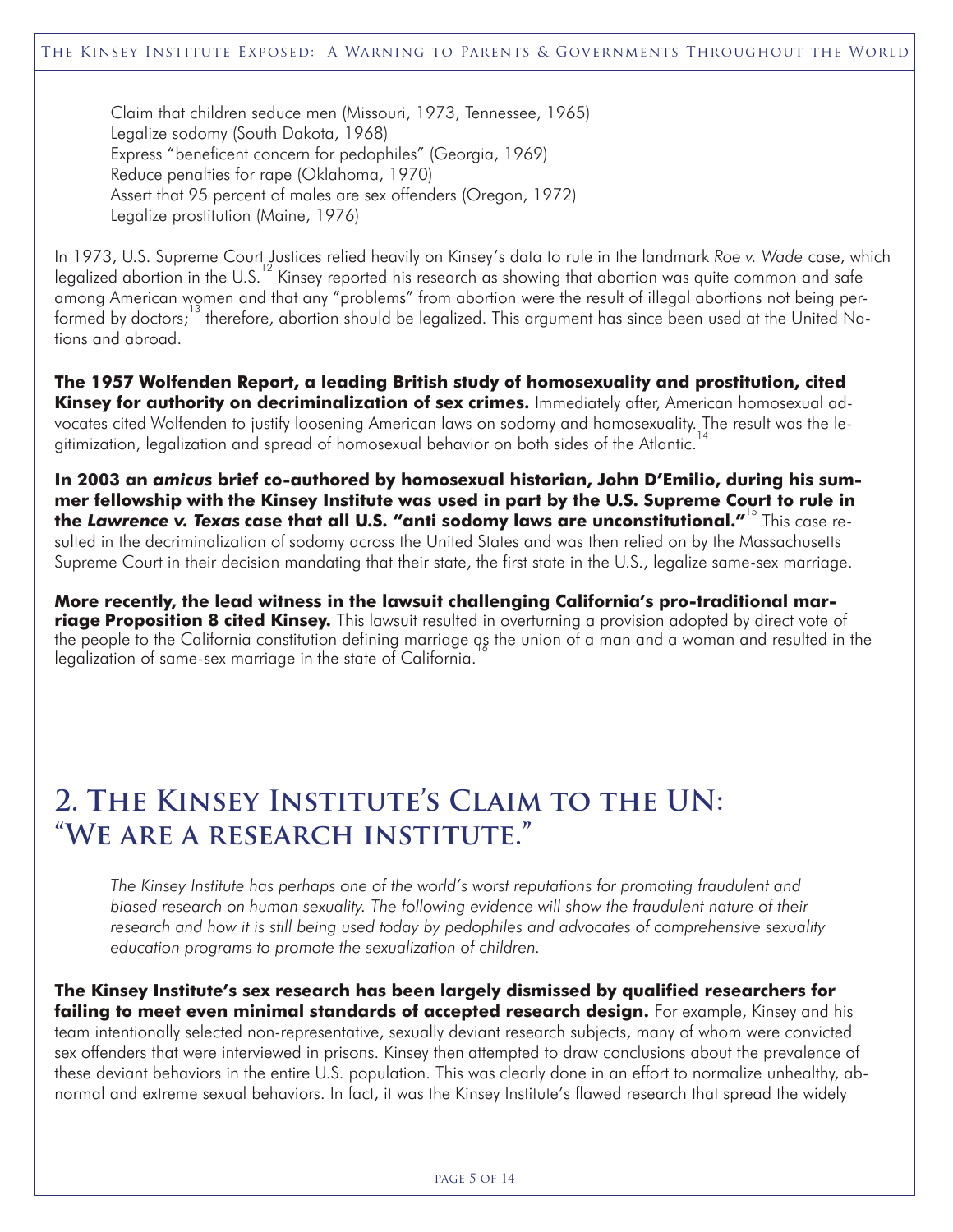accepted myth that 10 percent of the U.S. population was homosexual, which laid the foundation for the homosexual activist movement in the U.S. and now worldwide. (The actual number has since been found to be approximately two percent, although the Kinsey Institute still publicizes the 10 percent figure.)

**The Kinsey Institute admits that many of their research findings on sexual norms were based on interviews with criminals, prostitutes and pedophiles rather than normal, healthy members of society. Kinsey Institute researchers have since acknowledged the extremely serious problems with their sampling techniques.** Daniel Flynn explains, "In 1941, for instance, Kinsey visited forty penal farms [prison compounds] where they collected sexual histories of inmates." Kinsey's coauthors have also since admitted that their prison histories ignored scientific sampling techniques and focused on the most deviant sex offenders, including those who had practiced incest, rape, and pedophilia." 18 In fact, former Kinsey Institute director, Paul Gebhard, said regarding their research, "At the Indiana State [Penal] Farm we had no plan of sampling—we simply sought out sex offenders and, after a time, avoided the more common types of offenses (e.g., statutory rape) and directed our efforts toward the rarer types." 19 Also, according to biographer James Jones, Alfred Kinsey's "methodology and sampling technique virtually guaranteed that he would find what he was looking for." 20 This flawed sampling technique made sexually deviant behaviors appear to occur far more often in the general population than they actually did, thus, greatly influencing public thinking about sexual norms and sex-related laws.

**Wardell Pomeroy, Kinsey's research field director and co-author of** *Sexual Behavior in the Human Male,* **admits, "We went to the [prison] records and got lists of the inmates who were in for various kinds of offenses**. If the list was short for some offenses—as in incest, for example—we took the history of everybody on the list. If it was a long list, as for statutory rape, we might take the history of every fifth or tenth man." 21 These fraudulent, misrepresentative, and misleading data based disproportionately on sexual and social deviants were used by courts and policymakers to make decisions and policies that have affected the lives of countless people.

**Pedophile groups still use the Kinsey Institute's flawed research to support and defend adultchild sex.** Not surprisingly, such groups as the infamous North American Man Boy Love Association (NAMBLA) use Kinsey's writings and research findings to support their promotion of sexual relationships between adults and children, i.e., pedophilia. This disturbing quote from Alfred Kinsey, which blames the reactions of parents and others for any ill effects of child-adult sexual contact, appears on the NAMBLA website, along with a picture of Alfred Kinsey: "The emotional reactions of the parents, police officers, and other adults who discover that the child has had such a contact, may disturb the child more seriously than the sexual contacts themselves. The current hysteria over sex offenders may very well have serious effects on the ability of many of these children to work out sexual adjustments some years later.<sup>"22</sup> Further, NAMBLA writer Daniel Tsang says, "Gay liberationists in general, and boy .<br>lovers in particular, should know Kinsey's work and hold it dear."<sup>23</sup>

**A chapter by Gerald Hannon in "gay liberation" book,** *Lavender Culture,* **asserts that society needs to get rid of the "archaic concepts" of "the innocence of children" and "the potential harmfulness of sex," 24 and directly cites Kinsey for support.** A quote from the chapter claims, "The myth that children are not sexual beings…is maintained…in the face of massive evidence to the contrary…Infants in their cribs have orgasms—Kinsey documented them in babies less than a year old." $^{25}$ 

**Known pedophile, Tom O'Carroll, former chairman of the British Paedophile Information Exchange (PIE), cites Kinsey extensively in his book** *Paedophilia—The Radical Case.* A sobering quote from his book explains, "Alfred Kinsey and his co-researchers ... made almost as much impact in the early post-war years as Freud had in his time."<sup>26</sup> O'Carroll's book also includes this alarming statement taken from Kinsey's *Sexual Behavior in the Human Male*: "It is probable that half or more of the boys in an uninhibited society could reach climax by the time they were three or four years of age, and that nearly all of them could experience 27 such a climax three to five years before the onset of adolescence."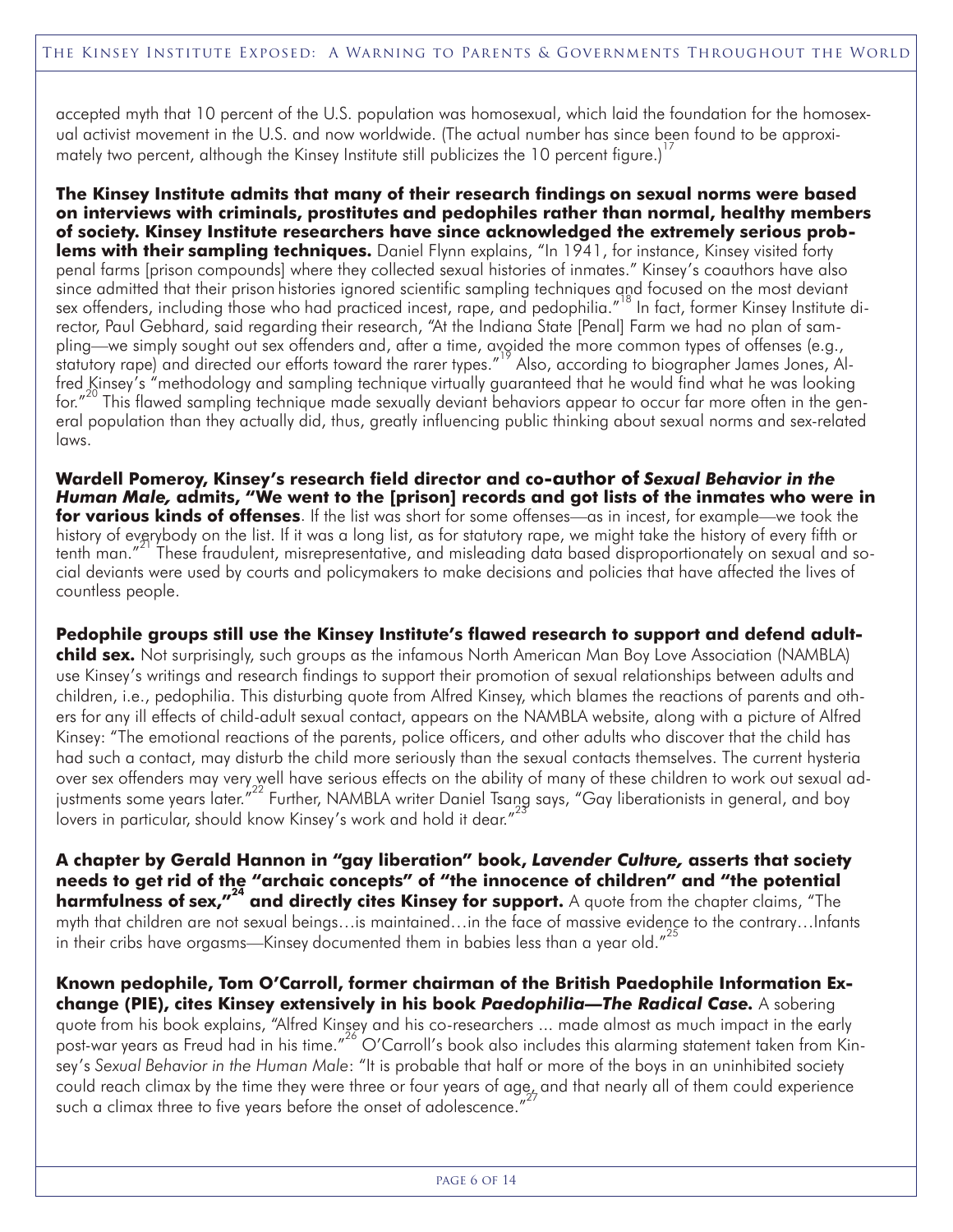**Kinsey's claim that children can and should be sexual from the earliest stages of life has become the basis for virtually all modern comprehensive sexuality education programs taught around the world.**<sup>28</sup> Explaining the history of comprehensive sexuality education, internationally recognized expert, Dr. Miriam Grossman, says, "The modern sex-ed movement began in the 1960s using American Alfred Kinsey's model of modern sexuality as a foundation." 29 In 1964, Dr. Mary Calderone, a Kinsey enthusiast, founded SIECUS (Sexuality Information and Education Council of the United States) and taught that "from the day (children) are born, they are sexual beings."<sup>30</sup> Referring to Kinsey's research, Calderone stated that "professionals who study children have affirmed the *strong sexuality of the newborn."*<sup>31</sup> Dr. Grossman further explains that Wardell Pomeroy served on the original board of directors of SIECUS, that SIECUS has since partnered with the United Nations Educational, Scientific, and Cultural Organization (UNESCO), extensively and that one of the main authors of UNESCO's highly controversial International Guidelines on Sexuality Education (see Appendix 4) was a former director of SIECUS. Thus, Kinsey's intellectual offspring continue to assault children's innocence and health through the far-reaching comprehensive sexuality education programs of today.

### **3. The Kinsey Institute's Claim to the UN: "We advocate for responsible sexual behavior."**

*The Kinsey Institute's original research team practiced and promoted irresponsible and illegal sexual behaviors and continues to defend these actions today.*

**Kinsey protected the identities of known pedophiles and asked them to document their abuse thereby giving legitimacy to, and no doubt encouraging, sex crimes on children in the name of science.** John Bancroft, M.D., emeritus director of the Kinsey Institute, in his paper, "Alfred Kinsey and the Politics of Sex Research" said that Alfred Kinsey was, "particularly interested in the observation of adults who had been sexually involved with children."<sup>32</sup> It was Kinsey's obsession with the sexual responses of children that led to the publication of the infamous Table 34 in Chapter 5 of *Sexual Behavior in the Human Male*, which documents the sexual abuse of several hundred children. While there has been intense controversy as to how these data were collected, and by whom, Kinsey himself states that at least nine adult men conducted or "observed" sexual contacts with children and confirms that these encounters are the basis for their data on children's sexuality. In *Sexual Behavior in the Human Male*, Kinsey states, "Data on pre-adolescent climax come from histories of adult males who have had sexual contacts with younger boys and who, with their adult backgrounds, are able to recognize and interpret the boys' [orgasmic] experiences ... 9 of our adult male subjects have observed such orgasm. Some of these adults are technically trained persons who have kept diaries or other records which have been put at our disposal; and from them we have secured information on 317 pre-adolescents who were either observed in self-masturbation, or who were observed in contacts with other boys or older adults." $^{33}$ 

**Kinsey states that child-adult sexual encounters were conducted and reported in order to comply with "the scientifically fair demand for records from trained observers."** 34 Kinsey then proudly asserts, "We have now reported observation on such specifically sexual activities as erection, pelvic thrusts, and several other characteristics of true orgasm in a list of *317 pre-adolescent boys ranging between infants of five months and adolescence in age*." 35 (Emphasis added.) Kinsey explains that the sexual reactions of children were "timed with [a]second hand or stopwatch." 36 Table 34 in Kinsey's book includes these data: an 11 month-old baby experienced an alleged "orgasm" ten times in one hour; a four-year-old child and a 13-year-old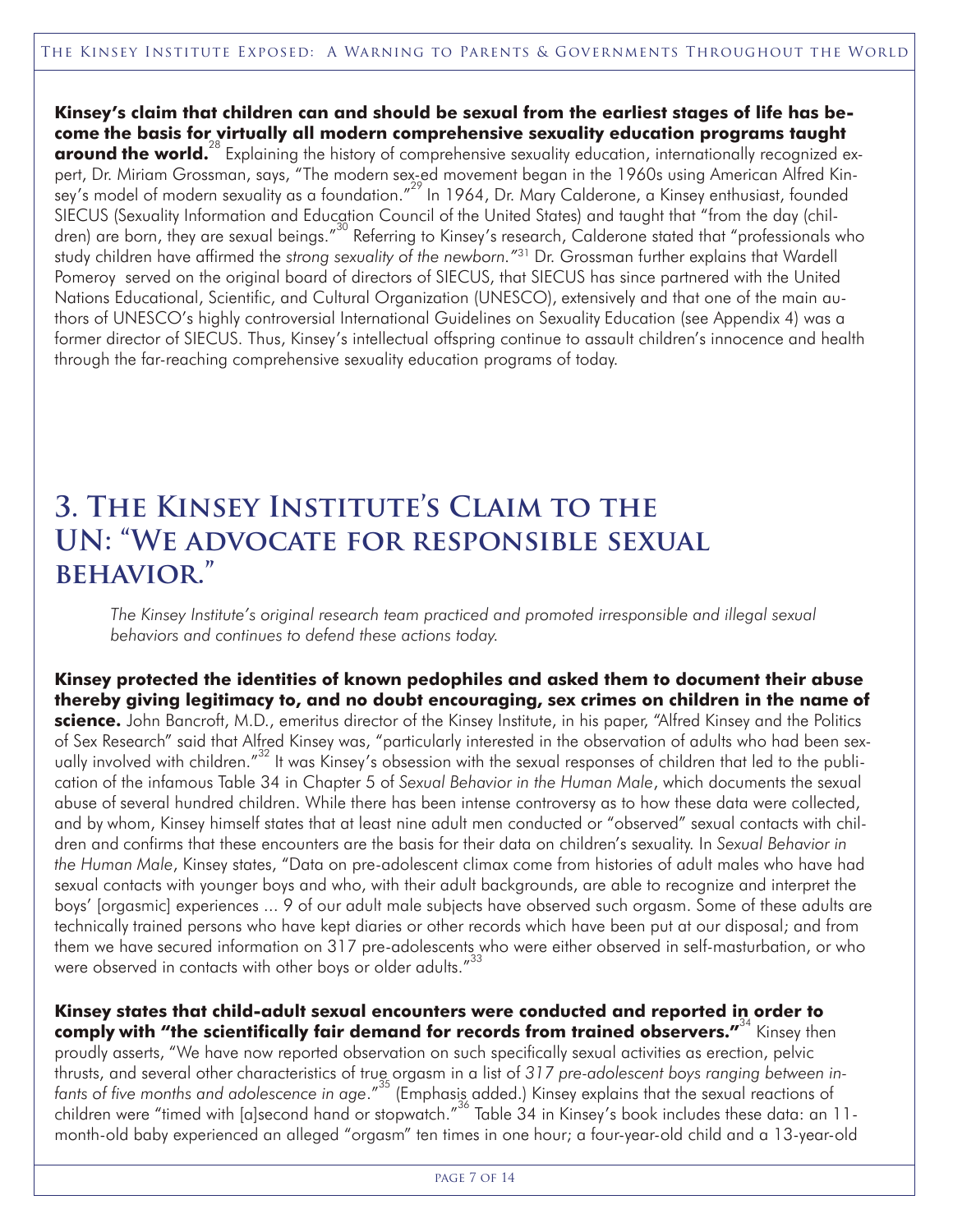boy experienced 26 such alleged "orgasms" in a 24-hour period.<sup>37</sup> Is one to believe that the 11-month-old baby brought *himself* to orgasm 10 times in one hour, or that the four-year-old child stimulated *himself* repeatedly for 24 hours and timed his results with a stopwatch? Or was one of the men Kinsey interviewed just conveniently on hand for 24 hours while he watched someone else sexually stimulate the child? If these men—whom Kinsey calls "our" subjects—truly were trained observers, who trained them, and why did the Kinsey Institute not report them and protect the children they were abusing? Many Kinsey researchers and biographers believe this is because the Kinsey Institute encouraged and condoned this abuse.

**Kinsey interprets sobbing and tears as part of normal "climax" and "orgasm" in children.** For example, in his book, *Sexual Behavior in the Human Male*, Kinsey says child "orgasms" include "sobbing, or more violent cries, sometimes with an abundance of tears (especially among younger children) ... extreme trembling, collapse, loss of color, and sometimes fainting ...," "pained or frightened" expression, and "violent attempts to avoid climax<sub>a</sub>..." Yet, in spite of these reactions, Kinsey concluded that children, "derive definite pleasure from the situa- $\frac{1}{100}$ ,  $\frac{1}{100}$ 

**The Kinsey Institute denies any collaboration with pedophiles, yet Kinsey himself clearly states that he used information provided by adult men who had sexual encounters with children.** Why were Alfred Kinsey and his team not concerned with bringing these men to justice or protecting additional children from their sexual assaults? Perhaps Alfred Kinsey best answered this question himself with this statement quoted on the Kinsey Institute website: "We are the recorders and reporters of the facts—not the judges of the behaviors we describe."<sup>39</sup> Apparently, this "nonjudgmental" approach extends even to illegal adult-child sex acts wherein a baby is sexually molested for 24 hours. The Kinsey Institute defends their position on this issue stating on their website, "Without confidentiality, it would have been impossible to investigate the very private lives of Americans then, and even now." This statement indicates that the protection of pedophiles is more important to the Kinsey Institute than the protection of children.

**Kinsey goes so far as to suggest that sexual stimulation is beneficial to babies,** saying, "A fretful babe quiets down under the initial sexual stimulation" followed by "violent arm and leg movements, sometimes with weeping" and then subsides into "calm and peace."<sup>40</sup> Kinsey even suggests that children need the "help" of adults in discovering their sexuality, especially effective methods of masturbation.<sup>41</sup> This is not advancing sexual health, but rather sexual abuse, as defined universally by laws around the world.

**One of the probable victims of Table 34 known as Esther White, a woman now in her 80s, believes that it was Kinsey who encouraged her father and grandfather to sexually abuse her when she was a little girl and to time her sexual responses with a stopwatch.** Esther testifies that she was personally interviewed by Kinsey at age nine, and at that time, she saw Kinsey pay her father a large sum of money. She recently found a photo of her father with his fellow students at Indiana University. On the back of photo, her father had written the words, "Penis Education." Esther was interviewed to confirm this information for this brief and expressed that she can die in peace if her testimony can finally expose the Kinsey Institute and prevent it from being an accredited organization by the United Nations. (A letter she has written to the UN accrediting committee can be found in Appendix 3.) The Kinsey Institute dismisses Esther's claims with this statement on their website, "Kinsey did not ask people to fill out questionnaires or forms. There was no experimentation, and no one was 'recruited' to 'participate,' and certainly not to molest anyone." It is surprising that not only did Kinsey collect data from child abusers, but he accepted them as scientifically valid, or at least he presented it to the world as if it were valid scientific research showing children are sexual from birth.

**Former Kinsey institute director John Bancroft admitted that Kinsey lied about his data, yet the Institute is still publishing them as if they were valid.** Bancroft attempted to put the child sex abuse controversy to rest saying, "Soon after I became Director of The Kinsey Institute, I decided to check the source of the information in Tables 31 to 34 ... I confirmed, beyond any doubt, that all of these data in Tables 31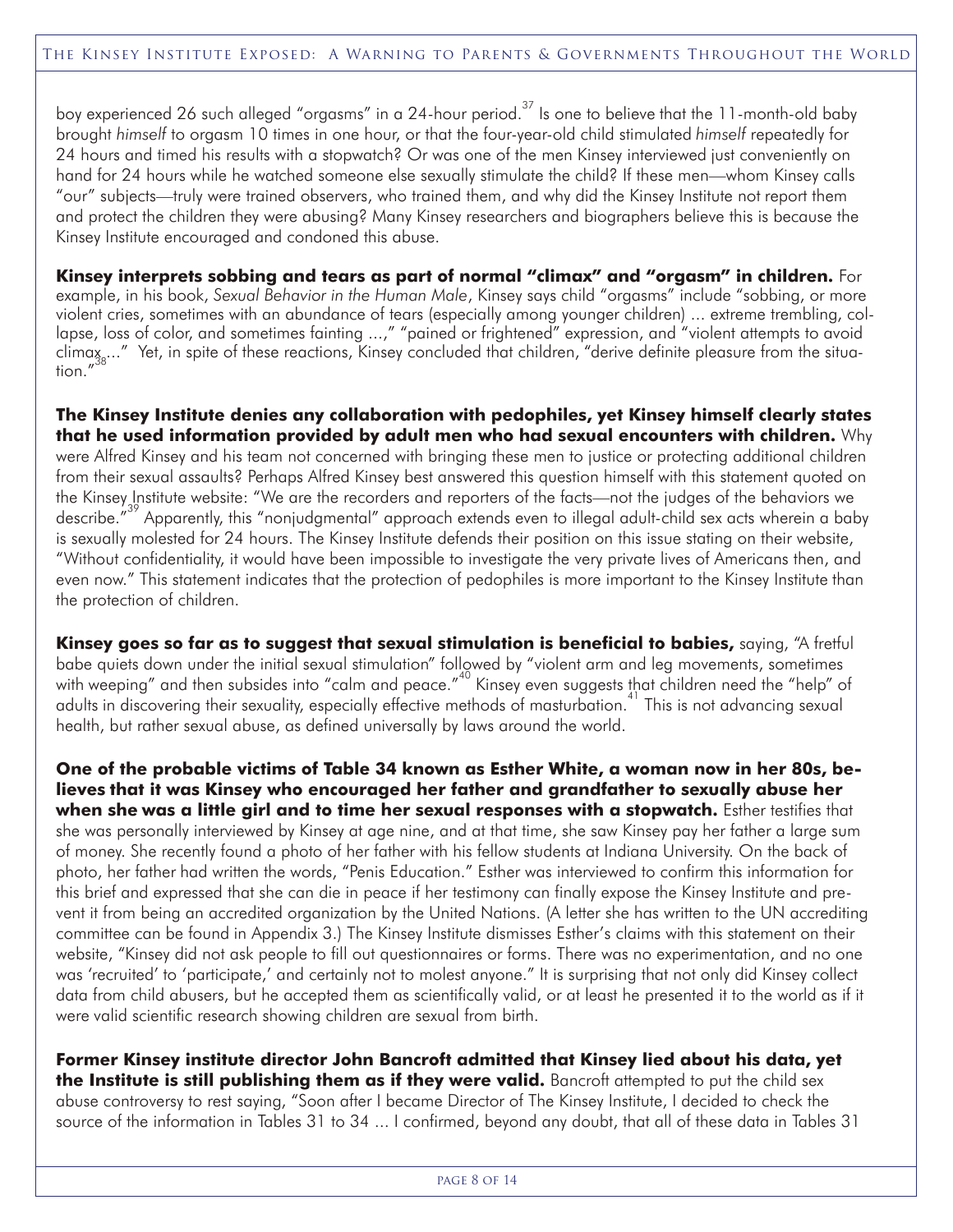to 34 had been collected by one man, who from 1917 until Kinsey interviewed him in the mid-1940s, had been documenting his numerous sexual experiences."42 If Bancroft confirmed "beyond any doubt" that there was only one man involved, why did Kinsey himself say there were nine, and how does this reflect on the validity of his other research? Bancroft hypothesizes that it is because Kinsey "did not want to draw attention to this one man, or alternatively, because he was particularly interested in this evidence and did not want to diminish its possible scientific credibility by revealing its single source."<sup>43</sup> In other words, Kinsey was willing to lie to protect a serial rapist/pedophile (or pedophiles) and the "scientific validity" of his data, which would no longer be considered valid if the single source were known, since from a research design standpoint, to project sexual responses reported by one man to the whole population is ludicrous, and in and of itself, a fatal flaw. So we are left with two choices: either Bancroft was lying, or Kinsey was lying about the source for the Table 31 to 34 data. Regardless of which one you believe, the data are invalid, non-representative, and were obtained through the criminal sexual abuse of children.

Paul Gebhard, who worked alongside Kinsey as part of the original research team, directly contradicts Bancroft's claim. In a phone interview included in the documentary titled, *The Kinsey Syndrome*, Gebhard, when asked who did the timing for the orgasm experiments said, "It was dependent upon who it was. Most of it was done by one individual—a man with some scientific training but not a known scientist. The other cases were done by parents at our suggestion ... and then there were some that were done by nursery school personnel." He was then asked, "Was that at your suggestion, too?" Gebhard responds, "Yes. These people would report to us ... we asked them to watch [sexual behavior] and take notes, and if possible, time it and report back to us…Particularly the one man, but there was several pedophiles that gave us data." Then when asked, "Do pedophiles normally go around with stopwatches?" Gebhard says, "They do if we tell them that we're interested in it."<sup>44</sup>

Additionally, in the trial of Fritz von Balluseck, a German pedophile with whom Kinsey communicated, the judge said to von Balluseck after reviewing letters Kinsey had sent him, "I got the impression that you got to the children in order to impress Kinsey and to deliver him material." Von Balluseck replied, "Kinsey himself asked me for that." 45

**The Kinsey Institute has repeatedly refused to make their files available for scientific review or for the victims of the Kinsey pedophile reports.** The Institute even refused to offer information in the investigation of a child victim who was suspected to have been killed by von Balluseck. Former Kinsey Institute director, John Bancroft, has said, "We will never reveal the identity of anybody involved to anybody else."<sup>46</sup> He even went so far as to say that revealing the pedophiles' identities would be "immorality...of the highest order."<sup>47</sup> This clearly shows the Kinsey Institute's firm position to protect pedophile informants while leaving children vulnerable to sexual abuse. It is ironic that virtually the only sexual behavior on which the Kinsey Institute claims to take a "moral" stand is the protection of known criminal child sex abusers.

**The continuing promulgation of Kinsey's child sex research as recorded by one pedophile (or several, depending on which Kinsey statement is to be believed) is an affront to the scientific community.** Refusal to grant alleged victims access to this criminally obtained data is a fundamental breach of their human rights. Further, the Kinsey Institute continues to profit from the sales of republished volumes of the *Kinsey Reports*. Whether Kinsey's child sex data were compiled by one man or nine men, the sexual experiences documented with babies and children in Kinsey's original volumes were, and still are, illegal; therefore, the Kinsey Institute continues to profit from publishing as science the illegal acts of a pedophile or pedophiles.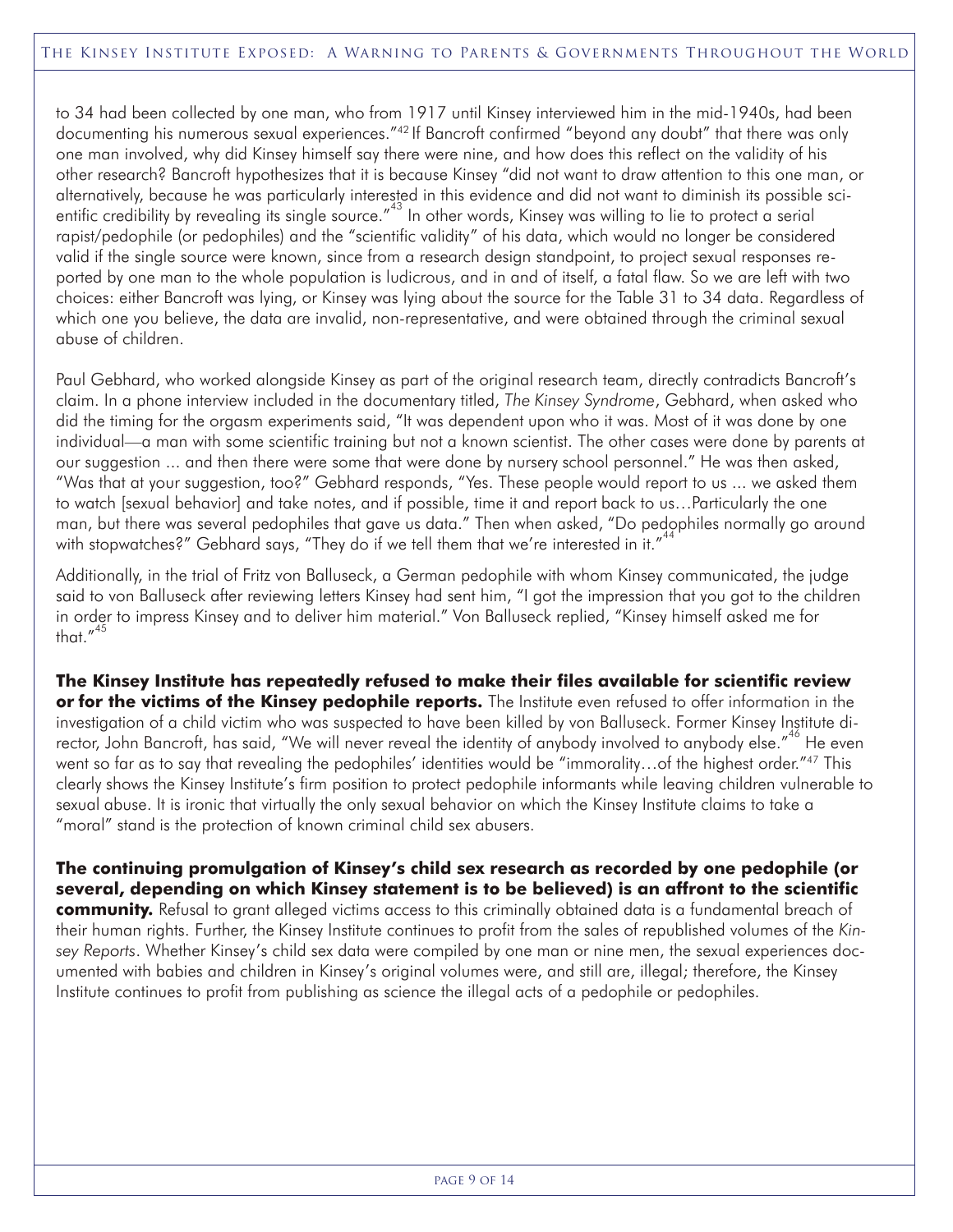### **4. The Kinsey Institute's Claim: We advance "sexual health."**

*Alfred Kinsey and his early research team practiced and promoted high-risk sexual behaviors, and the* Kinsey Institute continues to endorse high-risk sexual practices such as anal sex and the extensive use of *pornography today.*

**Kinsey and his colleagues practiced sexual masochism, masturbation, adultery,** *and homosexuality.* Kinsey is reported to have shared his wife sexually with other men, engaged in sex acts with his fellow male researchers, and often had sex with men he interviewed for his research.<sup>48</sup> Kinsey is said to have circumcised himself without anesthesia, repeatedly pierced his genitals, masturbated by inserting a brush into his urethra, and injured himself by tying his scrotum to a rope while jumping off a chair. And "one Kinsey researcher bragged about having bedded a dog."<sup>49</sup> All of these behaviors run counter to the advancement of sexual health. The Kinsey Institute has never condemned these behaviors, but rather, it proudly renamed the Institute in Kinsey's honor. It might be argued that it would be difficult for a person who practiced these extreme, high-risk sexual behaviors to present an unbiased picture of what normal sexual behavior in a society looks like. Former director of the Kinsey Institute, John Bancroft, said of Kinsey that "he rebelled against what he regarded as the destructively repressive sexual mores of his time."<sup>50</sup> Indicative of this, Kinsey believed that there were "only three kind(s) of sexual abnormalities: abstinence, celibacy, and delayed marriage,"<sup>51</sup> ironically, all practices that promote legitimate sexual health.

**The Kinsey Institute promotes anal sex with condoms as "safe" despite scientific evidence to** the contrary. Former U.S. Surgeon General, C. Everett Koop, said, "Condoms provide some protection, but anal intercourse is simply too dangerous to practice."<sup>52</sup> In fact, the U.S. Federal Drug Administration (FDA) website clearly states, "Condoms may be more likely to break during anal intercourse than during other types of sex because of the greater amount of friction and other stresses involved. Even if the condom doesn't break, anal intercourse is very risky because it can cause tissue in the rectum to tear and bleed. These tears allow disease germs to pass more easily from one partner to the other."<sup>53</sup> However, on their website for college-age adults—kinseyconfidential.org—the Kinsey Institute promotes condoms for use in anal sex, saying that doing so makes it "absolutely safe." One article, "Q&A: Is Anal Sex Safe?" states, "Yes. Anal sex can absolutely be a safe way to experience sex, just as vaginal intercourse can be a safe way to experience sex ... STIs, including chlamydia, gonorrhea, HPV, and HIV can all be passed through anal intercourse, so if you plan to have anal sex, it would be a wise idea to use condoms." 54 The author of this article, Debby Herbenick, is a sexual health educator at The Kinsey Institute. She is also the author of, *Good in Bed Guide to Anal Pleasuring,* and the creator of MySexProfessor.com, a website that 55 openly promotes masturbation and embraces Internet pornography as acceptable entertainment.

### **Alfred Kinsey produced and directed films depicting sex acts in the attic of his own home.** 56

These early pornographic films, produced at a time when it was illegal to record sexual acts, involved "volunteers and members of his staff" and were filmed for supposedly academic purposes and to ensure that there was "no shame or guilt or repugnance attached to any sexual activity among senior staff members."<sup>57</sup> These films reportedly involved a variety of sexual behaviors including masochism, masturbation, adulterous sex, sadism, and homosexual relations.

**Kinsey Institute staff members have been accused of promoting radical unhealthy sexual ide-**

**ologies.** For example, the Kinsey Institute's Wardell Pomeroy, after accepting a position with the Sexuality Information and Education Council of the United States (SIECUS), an organization reportedly established as the education outreach arm for the Institute, argued publicly for relaxing the taboos against pedophilia and even incest. A 1980 *Time* magazine article called "Attacking the Last Taboo" quoted Pomeroy: "It is time to admit that incest need not be a perversion or a symptom of mental illness." He said, "Incest between ... children and adults ... can sometimes be beneficial." *Time* magazine referred to Pomeroy as being part of the "pro-incest lobby."58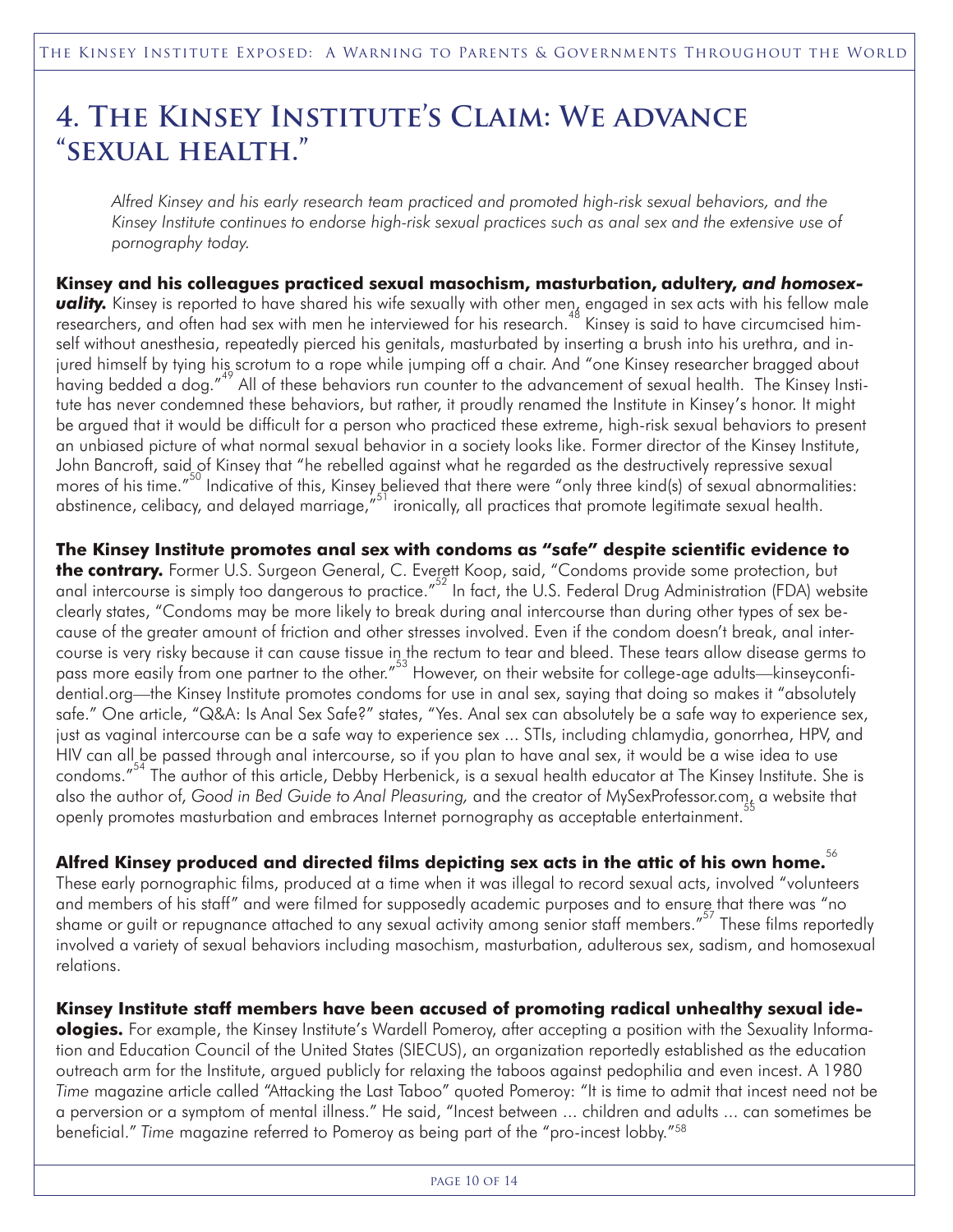**A recent** *Kinsey Confidential* **website article for college-age adults indicates that it is common for men and women to view extreme sexual images. The site states, "Many people watch sexually explicit images of group sex, bondage, anal sex, or oral sex even though they may not partake in those types of sex."** 59 Recent research on the human brain shows that viewing pornography can create addictions that negatively impact the brain in the same way as heroin and that pornography is especially damaging to the developing brains of children. In a paper by Jennifer Brown called "The Physiological Effects of Innocent Exposure to Soft-core Pornography on the Developing Brain," the author presents peer-reviewed research on the brain showing how even seemingly innocent sexual images can have serious negative impacts on the brain. Yet the Kinsey Institute has defended using hardcore pornography in research experiments and denies that pornography consumption is addictive as recently as March, 2014. These claims totally reject the growing body of evidence over the past decade documenting the negative impact of pornography addiction. This is not the position of an organization truly interested in promoting sexual health.

**The Kinsey Institute proudly houses a huge collection of pornography on-site available for student researchers and others to view.** Their porn art collection includes 48,000 photographs, 7,000 artifacts, 8,000 films, and 4,000 videos categorized by such terms as Peepshow, Animal Sex Behavior, Swedish Erotica and Art, Exploitation, Pornographic Feature Films, Heterosexual and Homosexual Erotica, Sexual Education and Therapy, Transgender, and Sadomasochism/Bondage. 61 Art pieces from their pornography collection are put on public display at their annual Juried Art Show. The Kinsey Institute also raises funds for the Foundation for Sex Positive Culture, which organizes the annual Seattle Erotic Art Festival featuring sexually explicit artwork and sexual en-<br>. tertainment of all kinds.

**The Kinsey Institute publicizes newly available pornographic works.** A link on the Kinsey Institute's home page at kinseyinstitute.org introduces site visitors to a new addition to their archives: "*My Secret Life,"* which is the lengthy, anonymous sexual memoir of a Victorian era man. This book is described as *"*one of the most openly erotic books ever written." The link includes an animated picture of a totally nude couple engaged in sexual intercourse.

The Kinsey Reports was listed as one of the "The Ten Most Harmful Books of the 19th and 20th **Centuries" by the Human Events Group of scholars and public policy leaders.** The *Kinsey Reports* was listed fourth on the list, right after *The Communist Manifesto*, by Karl Marx and Freidrich Engels; *Mein Kampf,* by *Adolf Hitler;* and *Quotations from Chairman Mao,* by Mao Zedong. 63 The writings and philosophies of Marx, Engels, Hitler, and Mao have been used as the justification for actions that have resulted in the deaths of tens of millions of people. It has been said that the writings and pseudo research of Alfred Kinsey are primarily responsible for the moral decay of millions of people due to the modification of morality laws influenced by his research. As sexual responsibility is abandoned in favor of sexual promiscuity and licentiousness, the public health costs to society are enormous and virtually incalculable.<sup>64</sup>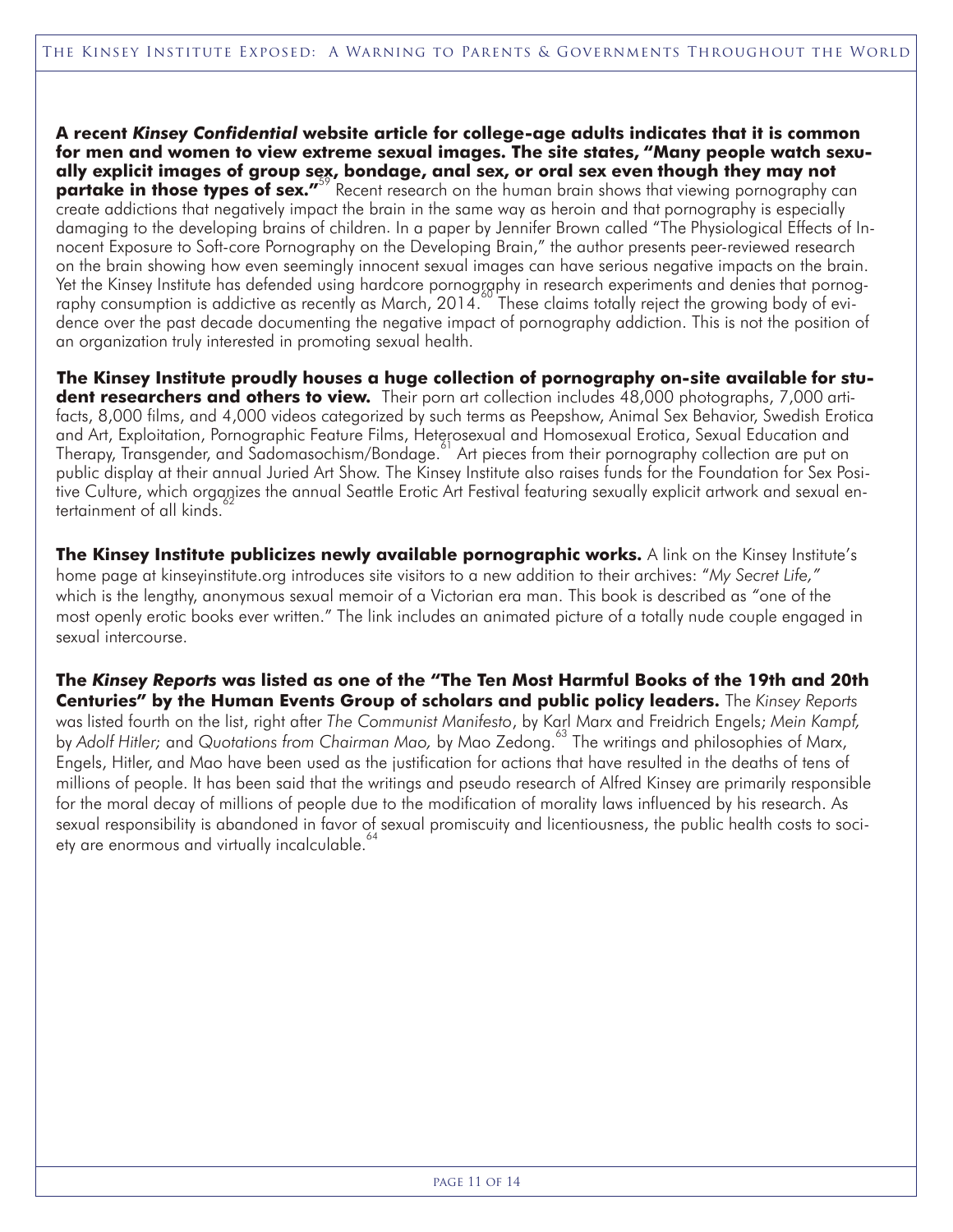### **What is the Kinsey Institute Doing Today?**

*Over the years the Kinsey Institute has managed to dodge most accusations and attacks, despite the welldocumented, damning information exposing their past ties to pedophiles and the sexual abuse of children. The Institute's sex research provides the rationale for the indiscriminate promotion of sexual deviancy, licentiousness and promiscuity, which is a multibillion dollar industry in the United States and across the world. It publishes research on many sexual topics, not all of which are controversial. Relying on this apparent legitimacy, the Kinsey Institute misled the UN Committee on NGOs on their ECOSOC application and in their testimony. Upon close examination, evidence of their radical sexual agenda becomes readily* apparent. One need look no further than their new cell phone app designed to turn everyone into amateur *Kinsey sex researchers.*

### **The Kinsey Reporter Cell Phone App: A Cause for Concern for All Countries**

The research design of the new "Kinsey Reporter" cell phone app<sup>65</sup> is as flawed as Kinsey's original research and is apparently designed to achieve the same results, this time on a worldwide basis. No legitimate research organization would continue to employ what they have already admitted as flawed methodology, yet this cell phone app does exactly that as it helps the user track sexual activity across the globe. Users are invited to "submit reports about any sexual behavior you observe—including your own—anytime and anywhere." Anonymous users can fill out "surveys" about a variety of sexual topics including pornography use, unwanted sexual experience, sexual fetishes, flirting, public displays of affection, and sexual activity. The app allows users to indicate the gender, age, attitude, numbers of people involved and other indicators, including an "under 20" designation that would allow reports about sexual activity involving teens, children, or even infants. As users from across the world enter information, it is displayed on a map indicating approximate time and location of each sexual event and the country from which it is reported. Then as users of any age scroll across the map on the Kinsey Reporter site, descriptive phrases pop up for sexual behavior that has been reported like, "solo, man, pleasure, orgasm, fun." Or "threesome, loving, bisexual, man, man, woman." Or "oral sex, young man, woman, lust."

It is interesting to note that the Kinsey Reporter site says, "Kinsey Reporter invites you to become a citizen scientist by contributing to sex research." Apparently, the Kinsey Institute still does not accept the definitions and protocols of "scientist" and "research," as any information the Reporter app might generate qualifies as neither science nor research. The data collected by this app are completely unreliable, unverifiable, unrepresentative, and potentially fabricated; therefore, they are useless in any legitimate scientific research. The app instead appears to be solely designed to sexualize societies around the world, the same objective Kinsey undertook in the United States some 65 years ago with the publication of his male and female books claiming to document sexuality in the U.S.

The wording on the Kinsey Reporter app webpage is riddled with inconsistencies. For instance, the site includes Alfred Kinsey's infamous quote, "We are the recorders and reporters of facts—not the judges of the behaviors we describe," but then also states that, "Kinsey Reporter staff makes no effort to verify the accuracy of crowd-sourced reports." So while they say they are reporting "facts" they make no effort to make sure their facts are factual. The site further claims that, "By using Kinsey Reporter, you contribute to research on human sexual behavior," but then this statement is contradicted indicating that the information collected "is not based on a random or representative sample of a community or population."

In his day, Alfred Kinsey solicited sexual information from the public, saying, "Persons who have kept calendars, or who are willing to begin keeping day-by-day calendars showing the source and frequency of their sexual outlet are urged to write to us for instructions."<sup>66</sup> Clearly the very same model is being employed by the Kinsey Institute today in the form of the Kinsey Reporter app. Data contributors are told they are "scientists," thus, lending validity and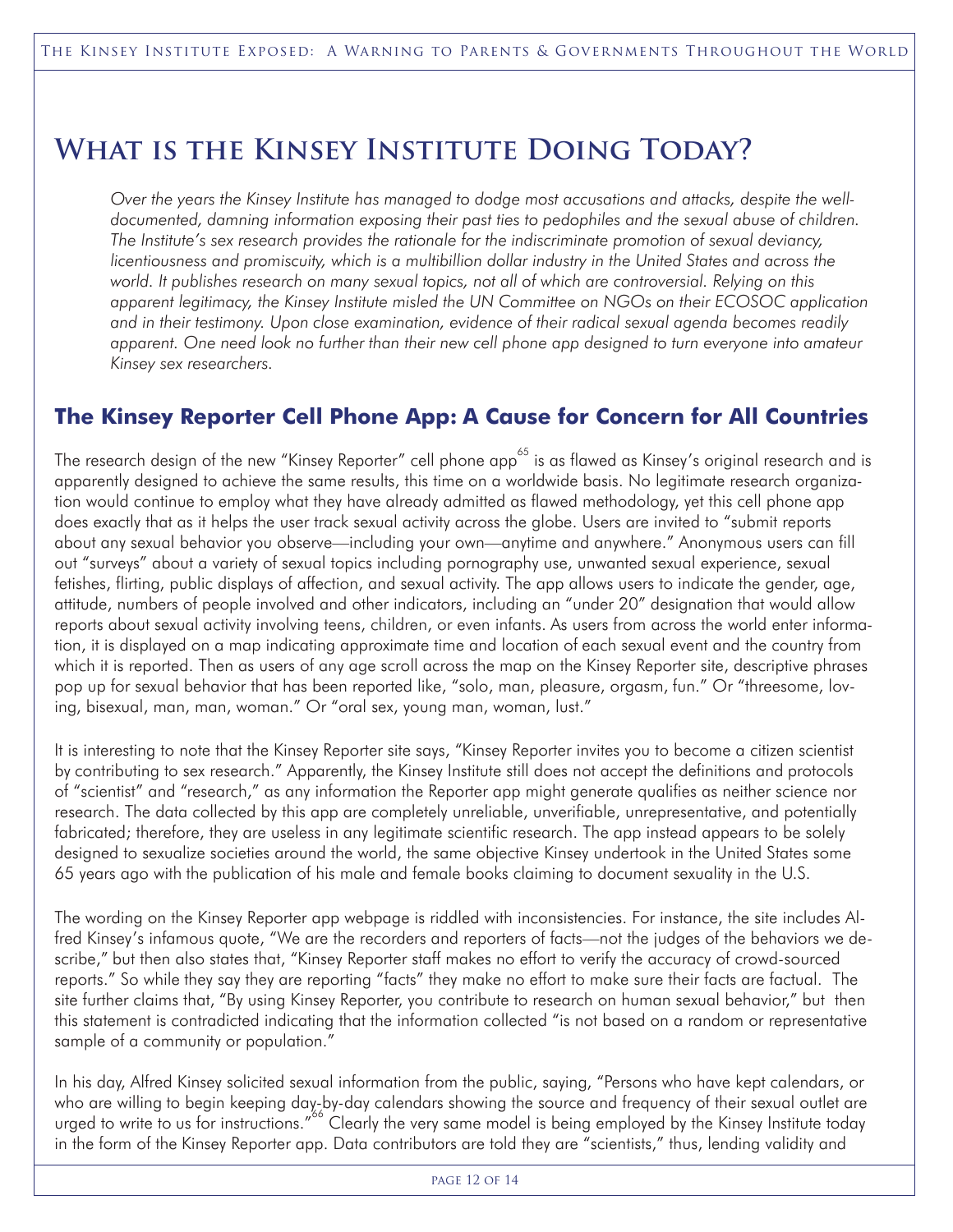status to any sexual encounters they may have; even if they are forced and criminal. This model clearly illustrates that Kinsey's current disciples are using the same tactics Kinsey used before them: collect questionable, unverifiable, unrepresentative data, present it to the public, and watch as the world believes the worst about itself and adjusts its laws to include and even protect and promote harmful sexual behaviors and perspectives.

The Institute is encouraging people to report "any" sexual activity they see. And in keeping with the Kinsey Institute's intense interest in pornography, the Kinsey Reporter asks users what kind of porn they are watching: soft, hard, child modeling, amateur, bisexual, female friendly, violent, fetish, bondage, gay or lesbian—even if participants are watching *violent child porn*, they want to document it. This latest Kinsey Reporter project flies in the face of the claims the Kinsey Institute made to the NGO committee of providing "research-based" information that will support "sexual responsibility."

UN Member States should be forewarned that the "research" the Kinsey Institute collects with their new phone app from the reports of self-selected "citizen scientists" from countries around the world will likely be used to make the case either by the Kinsey Institute or the sexual rights activist groups with whom it partners to decriminalize sex acts in the countries where reports of certain behaviors are received. It will almost certainly also be used by countries and organizations seeking to establish an international right to explicit "sex positive" comprehensive sexuality education programs 67 for even the youngest of children under the "right to health." (See Appendix 4 for examples.)

Once governments understand that the Kinsey Reporter app will likely be used by aggressive "sexual rights" advocacy groups to generate sex data that will almost certainly be used to try to change their policies, laws, education curricula, and especially sexuality education in their countries, these words from the testimony of the Kinsey Institute's representative before the UN Committee on NGOs take on new meaning:

"Our work, we realized, has been very U.S.-centric over the years, and we feel a strong commitment and responsibility to be available on an international level; to be available to you and to your countries and to the UN agencies to provide research-based information that we may have that may help in policy decisions or in *education or in health care."*

In other words, the Kinsey Institute wants to go global and wants to use to use their associations and influence at the United Nations to give them an increased appearance of credibility.

The World Health Organization is in the process of revising its classifications of mental and behavioral disorders and an "International Advisory Group" has been established to guide this process. It is possible that the unscientific sex data collected around the world by the Kinsey Institute and using the Kinsey Reporter app may be used to try to influence the classification of deviant or unhealthy sexual behaviors in this manual as normal and healthy. *This is* just the beginning if the Kinsey Institute is allowed to continue to enjoy consultative status at the United Nations.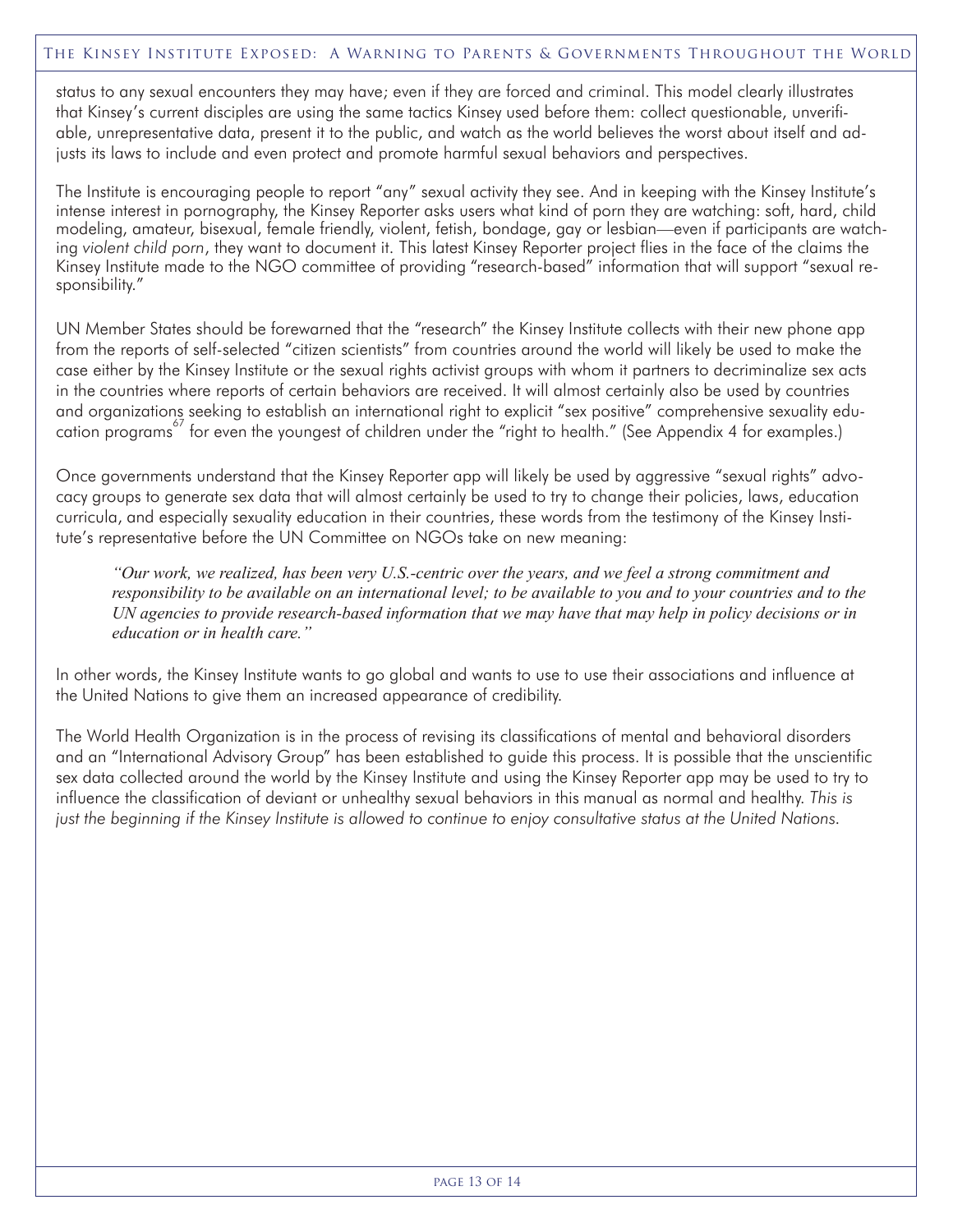# **Call to Action**

Now that the Kinsey Institute has been granted UN accreditation, its potential to affect and influence public opinion, views, laws, and education on human sexuality around the world has substantially increased. As the Institute expands its self-described mission to "advance sexual freedom"<sup>68</sup> to the countries of the world, it is almost certain that laws that support sexual responsibility, protect the innocence of children, and promote public health will be undermined across the globe, just as they have been in the United States and other countries. The Kinsey Institute is already responsible, directly or indirectly, for harming countless children and for fueling the sexual revolution worldwide.

With ECOSOC accreditation, the potential for the Kinsey Institute to do vastly greater harm is now a reality unless all who understand the threat join together to warn parents, educators, policymakers and medical professionals.

We call upon all responsible citizens, officers of government, civil society leaders and organizations to join the Stop the Kinsey Institute Coalition to expose the danger and oppose the efforts of the Kinsey Institute and all organizations that advocate policies and programs based on its flawed research claims and dangerous and unsupported sexual "rights" advocacy.

#### **You can help by taking one or more of the following four steps:**



Go to StoptheKinseyInstitute.org and sign the letter to world leaders warning them and asking them to help Stop the Kinsey Institute.



Find this brief on the StoptheKinseyInstitute.org website and forward it to as many people as you can, inviting them to sign the letter.



Send this brief to as many high-level government officials as you can asking them to support the rescinding of the consultative status of the Kinsey Institute at the United Nations.



Go to your local school and ask to review their family life or sex education (or comprehensive sexuality education) curriculum to make sure it has not been influenced by dangerous Kinsey sexual ideologies. Please report to us if you find their harmful sex philosophies have infiltrated your school, and then organize other parents to help you have it removed.

#### Endnotes:

2. Sexual Attitude Readjustment (Restructuring or Reassessing) Seminars are required for Sexology certification and usually include the required viewing of many hours, days or longer of explicit images depicting a wide range of sexual acts including sadism, masochism, homosexual and heterosexual acts, sodomy and bestiality for the alleged purpose of desensitizing the viewer to these acts.

3. The Kinsey Institute. (n.d.). *Sexuality 2012: Research, Activism, and Social Change*. Retrieved from http://kinseyinstitute.org/events/sexuality2012.html

4. The Pride Foundation. (n.d.). *Who we are: Our history*. Retrieved from http://www.pridefoundation.org/about/history/

<sup>1.</sup> When speaking before the Economic and Social Council's NGO Committee of the UN to apply for Special Consultative Status, Kinsey Institute Communications Director, Jennifer Bass, stated: "We are a research institute… Our work, we realized, has been very U.S.-centric over the years, and we feel a strong commitment and responsibility to be available on an international level, to be available to you and to your countries and to the UN agencies to provide research-based information that we may have that may help in policy decisions or in education or in health care…We are not an advocacy organization. We are a research institute. We do not advocate for any particular stand other than responsible sexual behavior and advancing sexual health and knowledge worldwide. That is where we stand." Full testimony can be viewed online at http://www.youtube.com/watch?v=D1L2k6oOtfM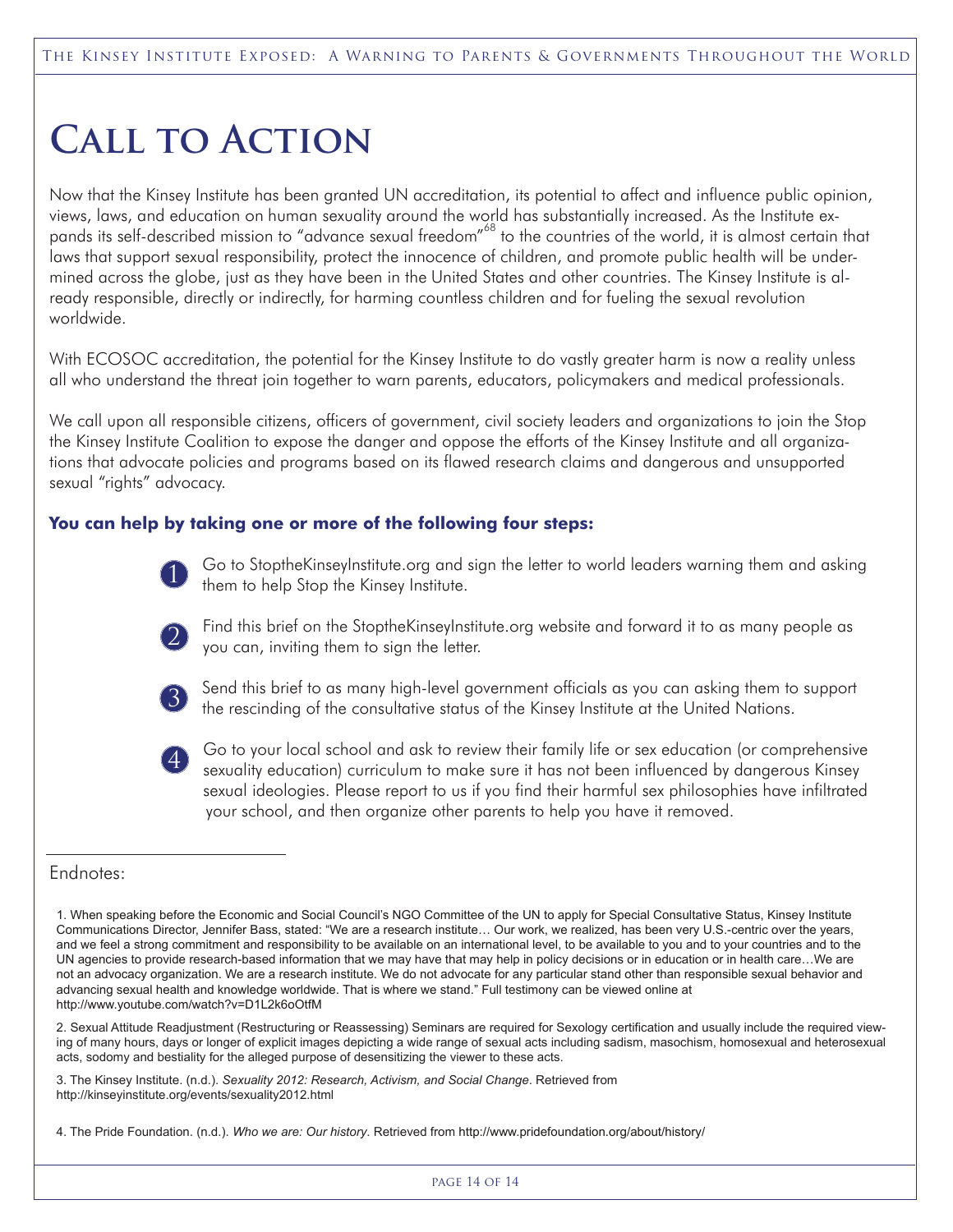5. Tor. (n.d.). Retrieved from https://www.torproject.org/

6. The Subcommittee on Sex Crimes of the Assembly Interim Committee on Judicial System and Judicial Process (Preliminary Report), H. Res. 232- 1949, 43-1949 At 103, 105, 117 (Cal.1949).

7. Reisman, J. G., Staver, M. D., Akers, S. D., Crampton, S. M., Mast, R. L., Schmid, D. J. (2014). Reliance on Kinsey's "Scientific" Child Sex Atrocities and the Effects of His Crime and Fraud on Past and Current Law and Public Policy. *Kinsey's Criminal Psychopathology in American Law.* Retrieved from http://www.drjudithreisman.com/archives/Exhibit\_C\_-\_Reisman\_-\_Kinseys\_Criminal\_Psychopathology\_in\_American\_Law.pdf

8. Pomeroy, W. B. (1972). *Dr. Kinsey and the Institute for Sex Research.* New Haven, CN: Yale University Press.

9. These lawmakers were members of the American Legislative Exchange Council (ALEC).

10. The American Legislative Exchange Council. (2004). Restoring Legal Protections for Women and Children: A Historical Analysis of the States' Crim*inal Code*. Washington, DC: Jeffrey, L.

11. Flynn, D. J. (2004). *Intellectual Morons: How Ideology Makes Smart People Fall for Stupid Ideas*. New York, NY: Crown Forum.

12. RSVP America Campaign. (2009). Scientific Fraud at the Heart of Roe v. Wade: Kinsey's Abortion Legacy: An Overview of Unexamined Abortion Data Cited by Roe v. Wade, 410 U.S. 113 (1973), to the American Law Institute Model Penal Code, whose authorities are Calderone's Abortion in the *United States, 1958, and the Kinsey Institute's Third Volume,* Pregnancy, Birth and Abortion*, 1958.* Crestwood, Kentucky: Jeffrey, L., Ray, R. D.

13. Reisman, J. G., (2003). *Kinsey: Crimes & Consequences*. Crestwood, KY: Institute for Media Education.

14. Reisman, J. G., Staver, M. D., Akers, S. D., Crampton, S. M., Mast, R. L., Schmid, D. J. (2014). Reliance on Kinsey's "Scientific" Child Sex Atrocities and the Effects of His Crime and Fraud on Past and Current Law and Public Policy. *Kinsey's Criminal Psychopathology in American Law.* Retrieved from http://www.drjudithreisman.com/archives/Exhibit C - Reisman - Kinseys Criminal Psychopathology in American Law.pdf

15. Discover the Networks. (n.d.). *John D'Emilio*. Retrieved from http://www.discoverthenetworks.org/individualProfile.asp?indid=1996

16. Fitzpatrick,. B. World Net Daily. (2010, October 17). *Stunner! Kinsey Paid My Father to Rape Me*. Retrieved from http://www.wnd.com/2010/10/213213/

17. Flynn, D. J. (2004). *Intellectual Morons: How Ideology Makes Smart People Fall for Stupid Ideas*. New York, NY: Crown Forum.

18. Flynn, D. J. (2004). *Intellectual Morons: How Ideology Makes Smart People Fall for Stupid Ideas*. New York, NY: Crown Forum.

19. Flynn, D. J. (2004). *Intellectual Morons: How Ideology Makes Smart People Fall for Stupid Ideas*. New York, NY: Crown Forum.

20. Jones, J. (2004). *Alfred C. Kinsey: A Life*. New York, NY: W. W. Norton & Company.

21. Flynn, D. J. (2004). *Intellectual Morons: How Ideology Makes Smart People Fall for Stupid Ideas*. New York, NY: Crown Forum.

22. NAMBLA. (n.d.). *Alfred Kinsey*. Retrieved from http://nambla.org/kinsey.html

23. Tsang, D. (Ed.). (1981). *The Age Taboo: Gay Male Sexuality, Power, and Consent*. Boston, MA: Alyson Publications.

24. Hannon, G. (1994). Gay Youth and the Question of Consent. In K. Jay & A. Young (Eds.), *Lavender Culture* (pp. 342-364). New York, NY: New York University Press.

25. Hannon, G. (1994). Gay Youth and the Question of Consent. In K. Jay & A. Young (Eds.), *Lavender Culture* (pp. 342-364). New York, NY: New York University Press.

26. O'Carroll, T. (2014). *Paedophilia - The Radical Case* [Revised Html version]. Retrieved from https://www.ipce.info/host/radicase/radical\_new\_cleaned1.pdf

27. Kinsey, A. (1998). *Sexual Behavior in the Human Male*. Bloomington, IN: Indiana University Press.

28. Flynn, D. J. (2004). *Intellectual Morons: How Ideology Makes Smart People Fall for Stupid Ideas*. New York, NY: Crown Forum.

29. History of Comprehensive Sexuality Education. (n.d.). Retrieved from http://www.stopsexualizingchildren.org/ssc/history.cfm.

**ENDNOTES**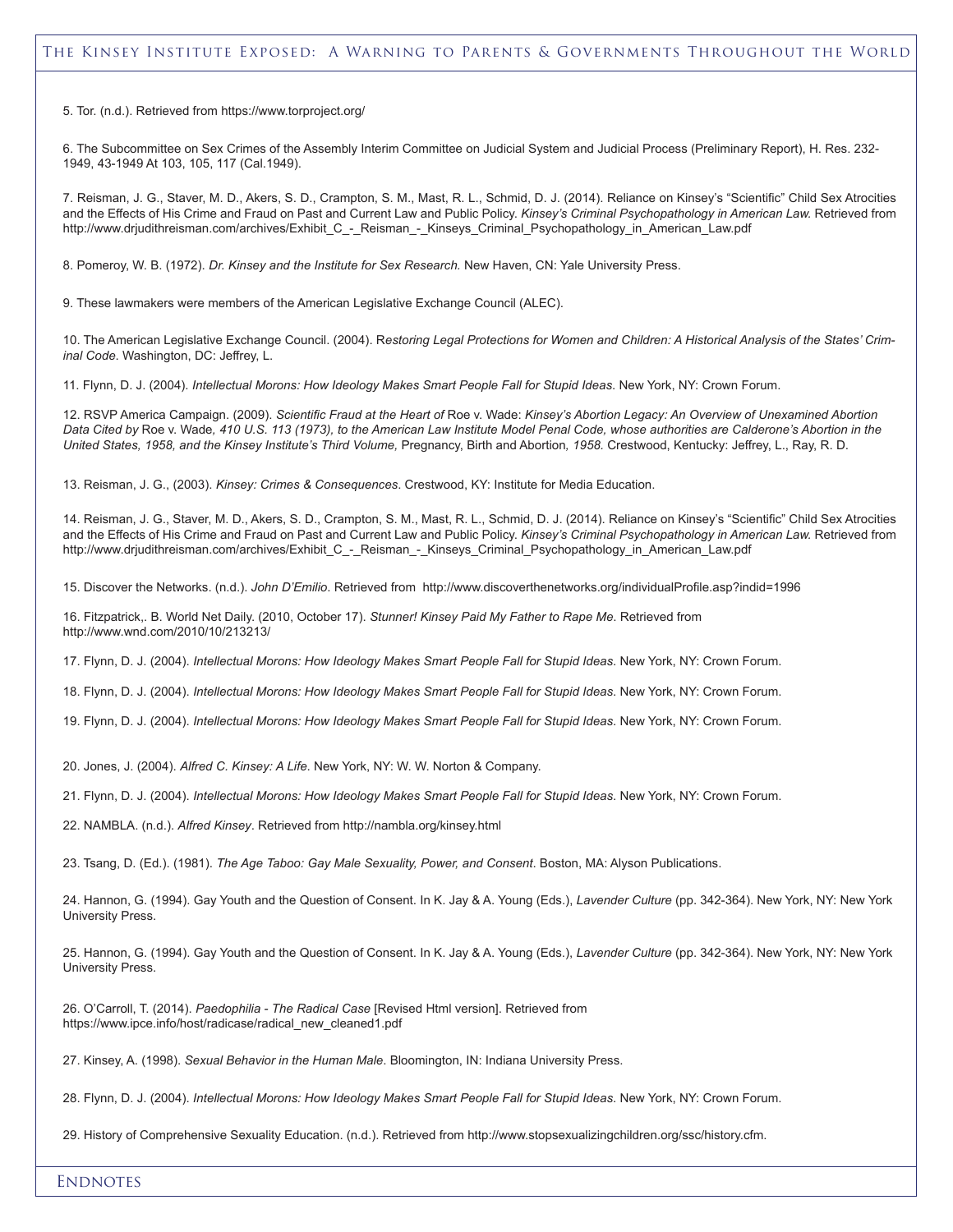#### The Kinsey Institute Exposed: A Warning to Parents & Governments Throughout the World

30. History of Comprehensive Sexuality Education. (n.d.). Retrieved from http://www.stopsexualizingchildren.org/ssc/history.cfm.

31. History of Comprehensive Sexuality Education. (n.d.). Retrieved from http://www.stopsexualizingchildren.org/ssc/history.cfm..

32. Bancroft, J. (2004). Alfred C. Kinsey and the Politics of Sex Research. *Annual Review of Sex Research, 15*, 1-39.

33. Kinsey, A. (1998). *Sexual Behavior in the Human Male*. Bloomington, IN: Indiana University Press.

34. Kinsey, A. (1998). *Sexual Behavior in the Human Male*. Bloomington, IN: Indiana University Press.

35. Kinsey, A. (1998). *Sexual Behavior in the Human Male*. Bloomington, IN: Indiana University Press.

36. Kinsey, A. (1998). *Sexual Behavior in the Human Male*. Bloomington, IN: Indiana University Press.

37. Kinsey, A. (1998). *Sexual Behavior in the Human Male*. Bloomington, IN: Indiana University Press.

38. Kinsey, A. (1998). *Sexual Behavior in the Human Male*. Bloomington, IN: Indiana University Press.

39. The Kinsey Institute. (n.d.). *Library and Special Collections*. Retrieved from http://kinseyinstitute.org/library/

40. Kinsey, A. (1998). *Sexual Behavior in the Human Male*. Bloomington, IN: Indiana University Press.

41. Kinsey, A. (1998). *Sexual Behavior in the Human Male*. Bloomington, IN: Indiana University Press.

42. Bancroft, J. (2004). Alfred C. Kinsey and the Politics of Sex Research. *Annual Review of Sex Research, 15*, 1-39.

43. Bancroft, J. (2004). Alfred C. Kinsey and the Politics of Sex Research. *Annual Review of Sex Research, 15*, 1-39.

44. Aliano, C., Aguilar, S. (Producers), & Pinto, C. J. (Director). (2008). *The Kinsey Syndrome* [Motion picture]. (Available from American History Films).

45. Tate, T. (Producer). (1998). *Secret History: Kinsey's Paedophiles* [Television series episode]. Yorkshire Television.

46. Tate, T. (Producer). (1998). *Secret History: Kinsey's Paedophiles* [Television series episode]. Yorkshire Television.

47. Tate, T. (Producer). (1998). *Secret History: Kinsey's Paedophiles* [Television series episode]. Yorkshire Television.

48. Aliano, C., Aguilar, S. (Producers), & Pinto, C. J. (Director). (2008). *The Kinsey Syndrome* [Motion picture]. (Available from American History Films).

49. Flynn, D. J. (2004). Intellectual Morons: How Ideology Makes Smart People Fall for Stupid Ideas. New York, NY: Crown Forum; NNDB. (2014). Alfred *Kinsey*. Retrieved from http://www.nndb.com/people/413/000059236/

50. Flynn, D. J. (2004). *Intellectual Morons: How Ideology Makes Smart People Fall for Stupid Ideas*. New York, NY: Crown Forum.

51. Bancroft, J. (2004). Alfred C. Kinsey and the Politics of Sex Research. *Annual Review of Sex Research, 15*, 1-39.

52. Statement of C. Everett Koop, MD, ScD, Surgeon General, U.S. Public Health Service and Deputy Assistant Secretary of Health, Department of Health and Human Services, Before the Committee on Energy and Commerce, U.S. House of Representatives, February 10, 1987.

53. American Life League's STOPP International. (2014). FDA has continuously warned against condom use for anal sex—Time to sue Planned Parenthood and schools. Retrieved from http://www.stopp.org/article.php?id=13565; U.S. Food and Drug Administration. (2014). Condoms and Sexually Transmitted Diseases. Retrieved from http://www.fda.gov/forconsumers/byaudience/forpatientadvocates/hivandaidsactivities/ucm126372.htm#strong

54. Herbenick, D. Kinsey Confidential. (2013, December 12). Q&A: Is Anal Sex Safe? Retrieved from http://kinseyconfidential.org/anal-sex-safe/

55. My Sex Professor. (2011). *The Pros and Cons of the .XXX Domain*. Retrieved from http://mysexprofessor.com/sex-in-the-news/the-pros-and-cons-ofthe-xxx-domain/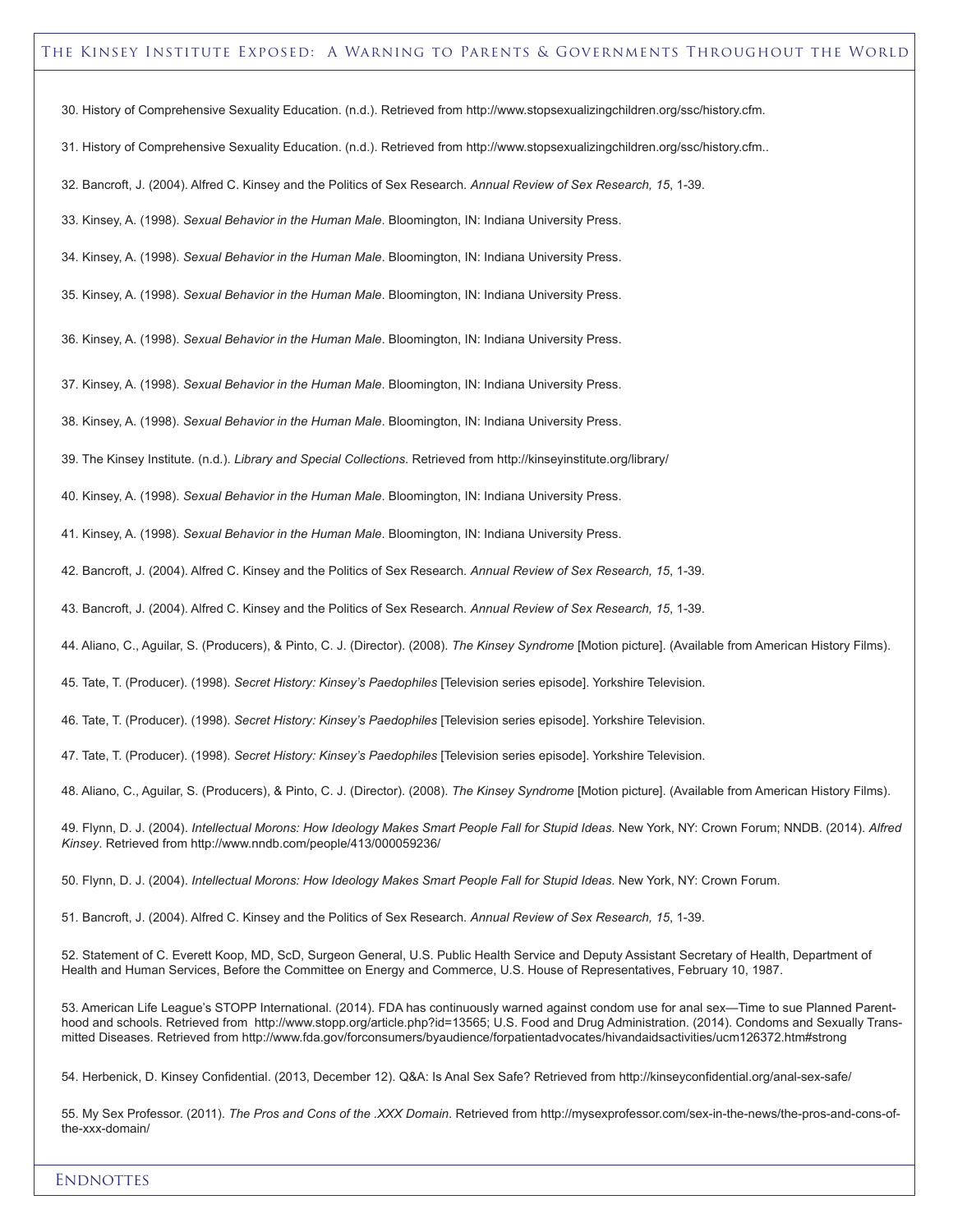#### The Kinsey Institute Exposed: A Warning to Parents & Governments Throughout the World

56. Reisman, J. G., (2010). Sexual Sabotage: How One Mad Scientist Unleashed a Plague of Corruption and Contagion on America. Washington, DC: WND Books.

57. Reisman, J. G., (2010). Sexual Sabotage: How One Mad Scientist Unleashed a Plague of Corruption and Contagion on America. Washington, DC: WND Books.

58. (1980, April 14). Attacking the Last Taboo. *Time*, 115, 72.

59. Shifron, G. Indiana Daily Student. (2007). *Health & Science: Kinsey Confidential*. Retrieved from https://www.idsnews.com/news/story.aspx?id=57920

60. Fisher, A. (2014). Kinsey Confidential. *Frequent Porn Use: "Addiction" Label Inaccurate.* Retrieved from http://kinseyconfidential.org/frequentporn-popular-addiction-label-lacks-evidence/.

61. The Kinsey Institute. (n.d.). *Library and Special Collections*. Retrieved from http://www.kinseyinstitute.org/library/index.html

62. Seattle Erotic Art Festival. (2014). Retrieved from http://thefspc.org/

63. Human Events. (2005). *Ten Most Harmful Books of the 19th and 20th Centuries*. Retrieved from http://www.humanevents.com/2005/05/31/tenmost-harmful-books-of-the-19th-and-20th-centuries/

64. RSVP America Campaign. (n.d.). *Alfred Kinsey and His Impact on American Law*. Crestwood, KY: Shaheen, R.

65. Kinsey Reporter. (2014). Retrieved from http://kinseyreporter.org/

66. Tate, T. (Producer). (1998). *Secret History: Kinsey's Paedophiles* [Television series episode]. Yorkshire Television.

67. See excerpts about comprehensive sexuality education at:

http://www.foxnews.com/projects/pdf/082509\_unesco.pdf; http://www.who.int/reproductivehealth/topics/gender\_rights/sexual\_health/en/; http://www.oif.ac.at/fileadmin/OEIF/andere\_Publikationen/WHO\_BZgA\_Standards.pdfand; http://thefspc.org/sexuality-2012/

68. Tate, T. (Producer). (1998). *Secret History: Kinsey's Paedophiles* [Television series episode]. Yorkshire Television.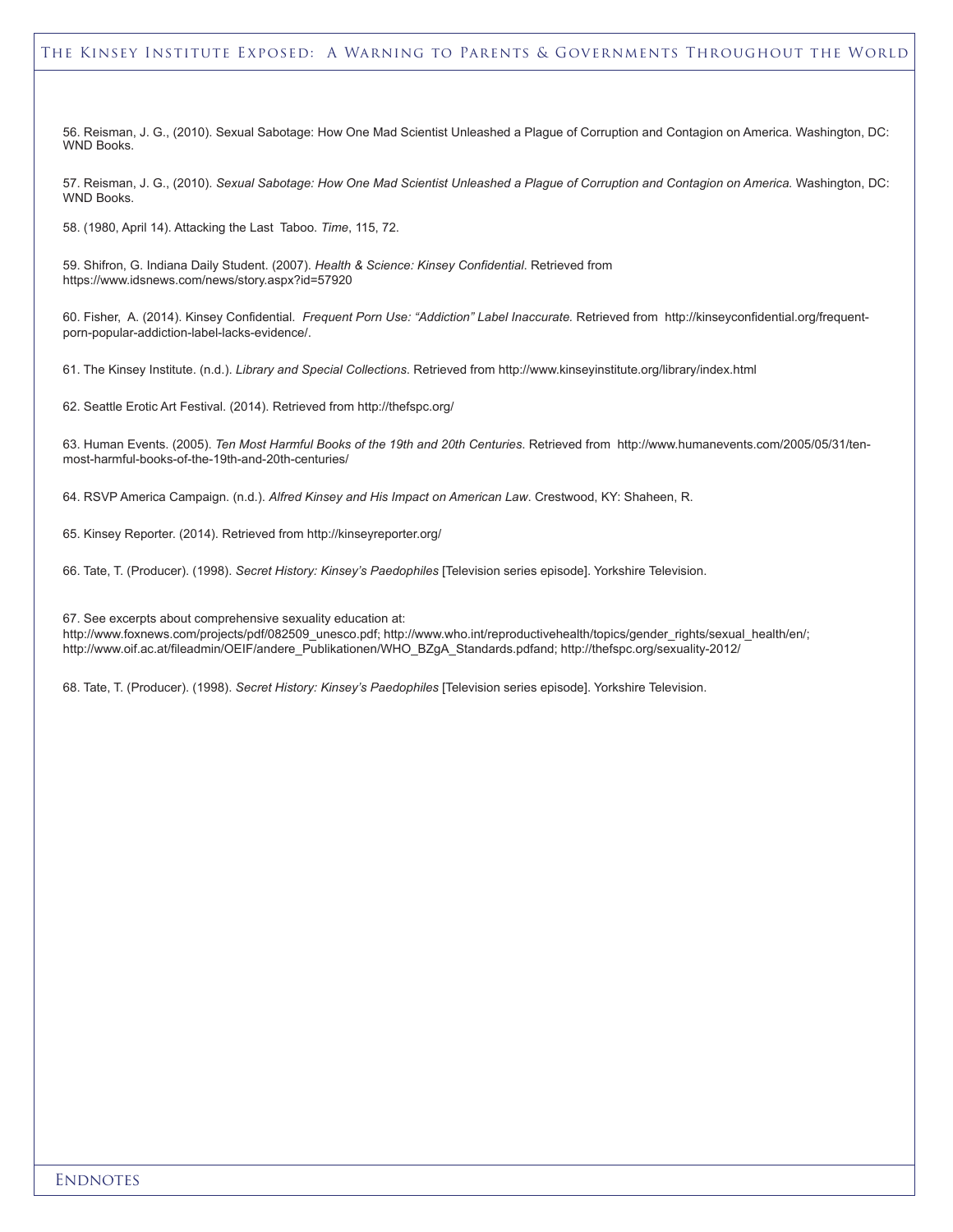The Kinsey Institute Exposed: A Warning to Parents & Governments Throughout the World

# Appendix

| <b>APPENDIX 1: QUESTIONS THE KINSEY INSTITUTE</b><br><b>MUST ANSWER</b>                                           |
|-------------------------------------------------------------------------------------------------------------------|
| <b>APPENDIX 2: KINSEY REPORT TABLES 32 &amp; 34</b>                                                               |
| APPENDIX 3: LETTER FROM "ESTHER WHITE,"<br>VICTIM OF KINSEY INSTITUTE SEXUAL ABUSE                                |
| APPENDIX 4: COMPREHENSIVE SEXUALITY EDUCATION (CSE),<br>EXCERPTS FROM THE WORLD HEALTH<br>ORGANIZATION AND UNESCO |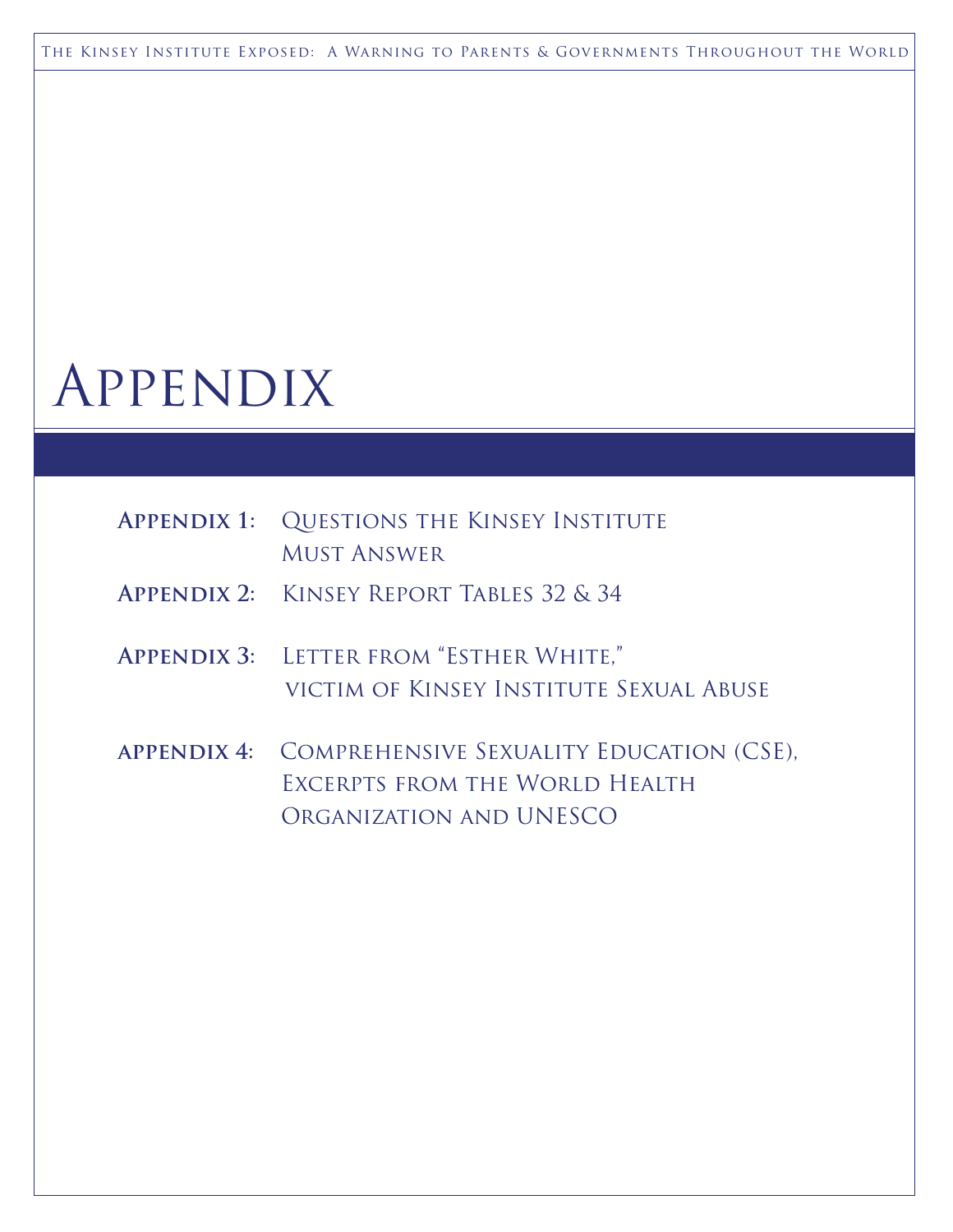### 10 Questions for the Kinsey Institute

The founder of the Kinsey Institute, Alfred Kinsey, co-authored, *Sexual Behavior in the Human Female* and *Sexual Behavior in the Human Male.* Both publications are currently in print and widely available.

Regarding pedophilia, in the *Female* volume, Kinsey writes:

"It is difficult to understand why a child, except for its cultural conditioning,<br>should be disturbed at having its genitalia touched, or disturbed at seeing *the genitalia of other persons, or disturbed at even more specific sexual contacts… Adult contacts…are not likely to do the child any appreciable harm if the child's parents do not become disturbed."*

Please explain:

(a) If the current position of the Kinsey Institute is that adult-child sexual contact is an acceptable and harmless behavior under any circumstance.

(b) The Institute's position on pedophilia or "adult/child sexual contact" of any kind.

(c) If the institute has repudiated the position represented in the above quote, please also provide the earliest repudiation statement in context and the date it was made. Also, please provide a list of any other statements or conclusions presented in this volume that have been repudiated, withdrawn or otherwise modified by the Institute.

2) In the book, *Sexual Behavior in the Human Male,* Kinsey, states that bestiality, (human sex with animals) is a "normal" part of life, and that therapists should "reassure" people who practice bestiality that it is a normal sexual behavior (p. 677). Currently, bestiality is illegal in the majority of UN Member States. Please explain in detail what the Kinsey Institute's posi- tion is on bestiality today.

3) Please explain how the data on child orgasms (including from infants and toddlers) in Table 34 of *Sexual Behavior in the Human Male* were obtained? Specifically, please make available the following:

> (a) Information on how the Institute came in contact with the pedophiles who conducted the sexual experimentation on children.

> (b) All files relating to the communications the Kinsey Institute or their past or present staff members had with the pedophiles who allegedly brought these children to orgasm.

(c) Information on any follow up efforts to see the impact on the sexual development and well-being of children who were subject of the sexual experiments by pedophiles that were document in Table 34.

(d) Information on any attempts by the Kinsey Institute to report illegal sexual activities with children to authorities.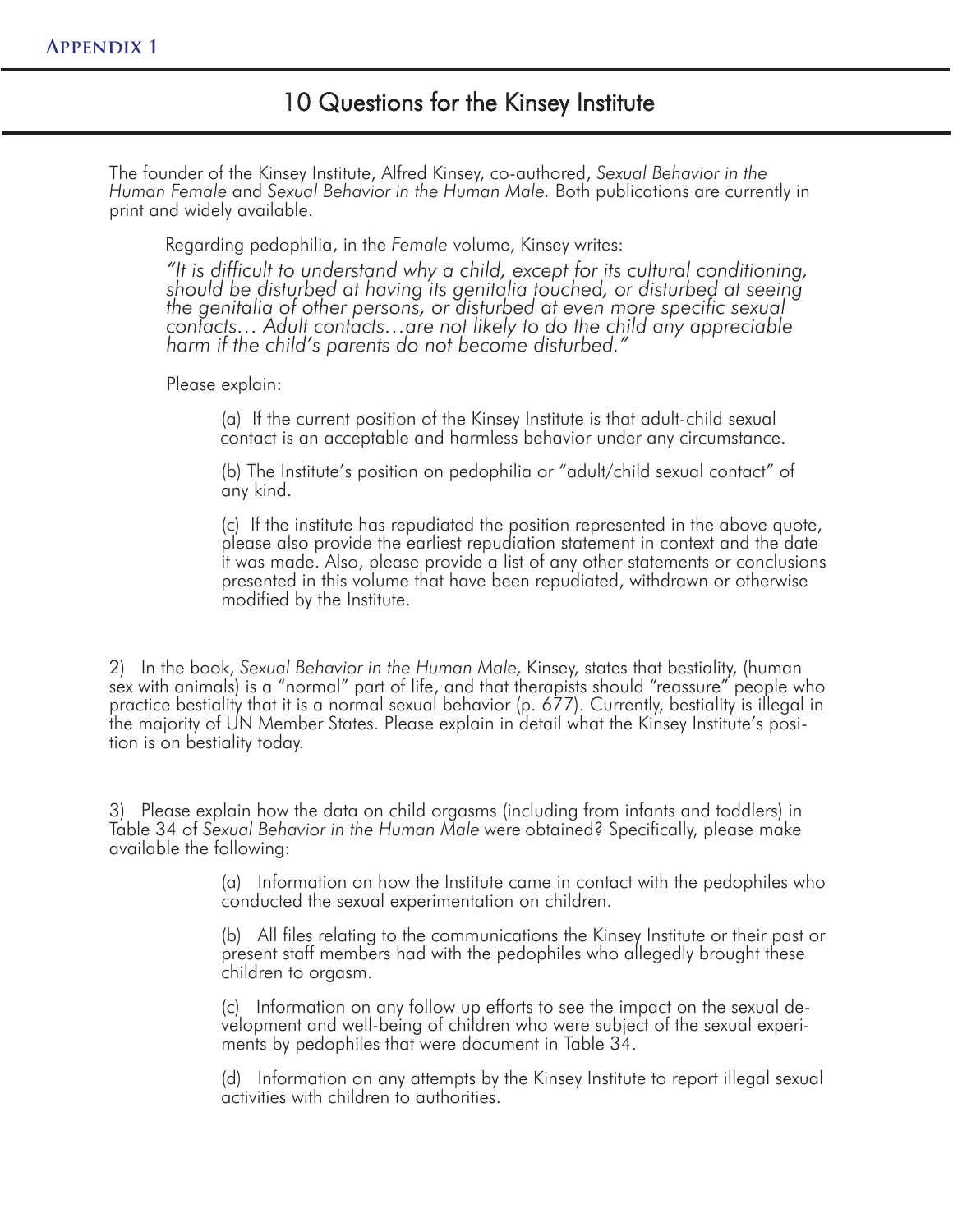(e) Information on any current or past Kinsey Institute researchers, employees, staff, or affiliates that have been arrested for child molestation or other serious crimes.

4) Please explain why the Kinsey Institute has cosponsored at least one event with and raised funds for the Foundation for Sex Positive Culture, which advocates for many things that are illegal in numerous UN Member States, including sex with multiple partners, bondage sex, anal sex, homosexuality, and the public display of pornography.

5) Regarding the Kinsey Institute's new cellular phone app, "The Kinsey Reporter," (www.kinseyreporter.org), and which the Institute is encouraging people around the world to download to their phones, please explain:

> (a) Why, on the website, the Institute tells people, "by using the Kinsey Re- porter, you are contributing to the research on human sexual behavior," but then also states on the page that describes the app that the data have no scientific value. Please explain this discrepancy.

> (b) Your representative stated in her testimony to the U.N. Committee that the Kinsey Institute is a research organization. Since the Institute admits that the data collected through the app have no research or scientific value, what is the Institute's purpose for asking people to report on the type of pornography they are watching and the sex acts they are engaged in or witnessing? Please explain in detail why such information is being collected by the Institute on an international basis and the purpose for the interactive world map where the sex data are posted.

> (c) Is it the intention of the Institute to allow the sex data collected through this app or by any other means to be used by advocacy organizations to modify or repeal laws relating to sexual behavior in any UN Member States?

6) Conclusive scientific evidence accumulating over the past decade shows that pornography can alter normal brain structure and function and can become addictive for many people. Research also shows that the harmful effects are particularly severe in young people. Since the Kinsey Institute collects and preserves an extensive collection of erotic and pornographic movies, books, and magazines, including depictions of homosexual and heterosexual sex acts, and periodically makes this kind of material available to the public, please explain in detail:

> (a) How the Institute, an organization that states it is dedicated to the promotion of "sexual health," reconciles its position on pornography, which is not only unhealthy, but is illegal in many UN Member States.

(b) Whether any of the erotic or pornographic materials in the Kinsey col- lection depict the nudity of children or could be considered in any way to be child pornography. (Please provide the list of all of the titles in the Kinsey col- lection.)

(c) The Institute's purpose for collecting this material and making it available to the public.

(d) Whether the Institute would ever exhibit its collection at the United Nations or in any UN Member State, and if so, under what circumstances.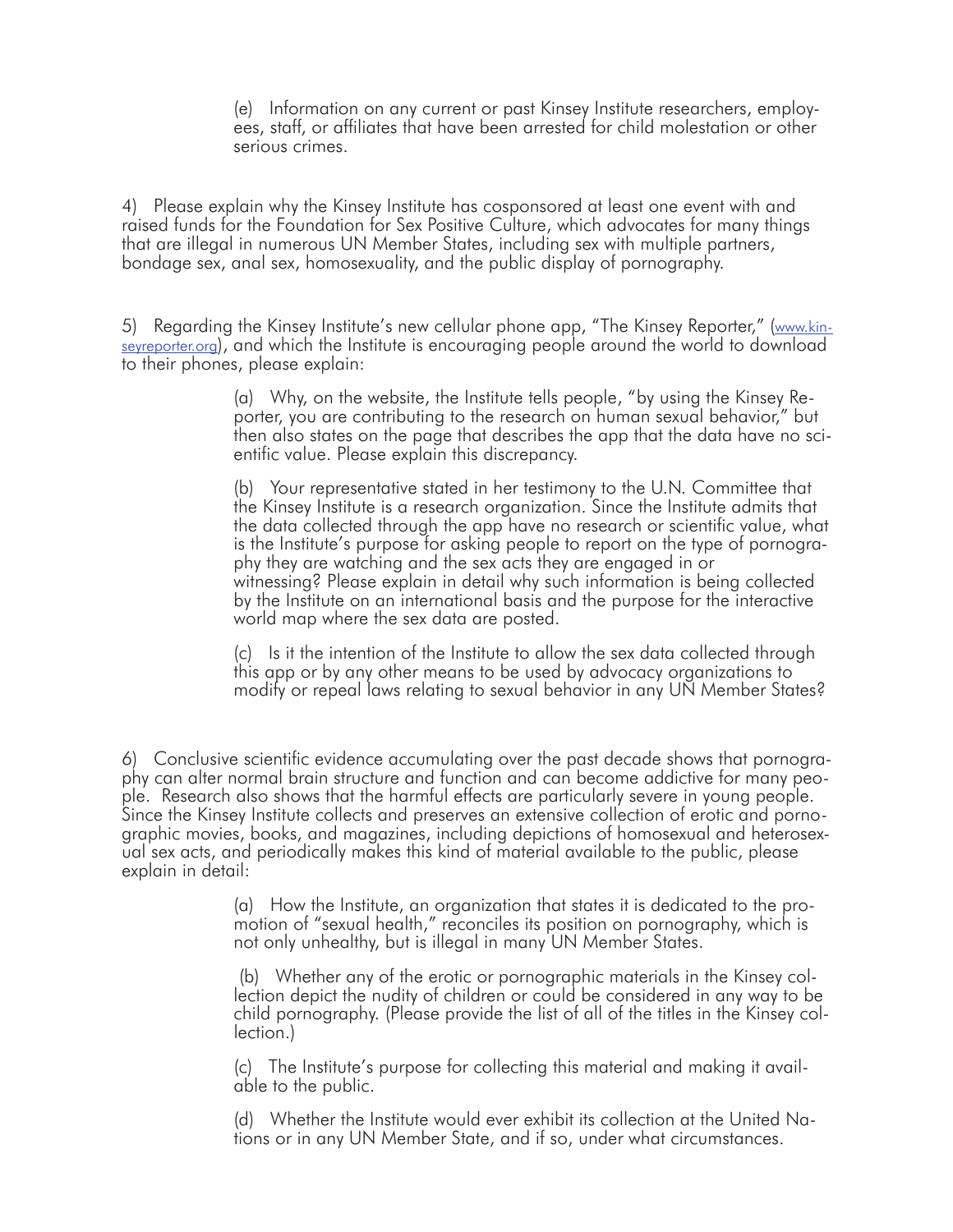7) It is widely reported that the founder of the Kinsey Institute, Alfred Kinsey, engaged adultery, masochistic masturbation and in heterosexual and homosexual sex (with his students, staff and their spouses), and made pornographic films, including filming the sex acts of his co-workers and students as part of his scientific research, even though many of these activi- ties were illegal at the time, and are illegal in many UN Member States today. Please explain in detail:

> (a) Which, if any, of these research techniques are still used by the Institute currently or are condoned by the Institute as acceptable research techniques.

(b) If the Institute intends to gather data on any of these behaviors in any UN Member State in which these behaviors are illegal.

(c) The Institute's policy on respecting the national, state and local laws in any country in which it may become active.

8) In 1949, in Kinsey's testimony before the California Subcommittee on Sex Crimes, he stated that the research conducted by the Institute confirms that sex offenders do not re-of- fend. He then called for full parole for all sex criminals without exception. These positions are directly contrary to extensive research showing the high incidence of repeat sex crimes by sex offenders. This problem is so severe that a number of countries have instituted manda-<br>tory sex offender registries to warn communities and law enforcement regarding the where-<br>abouts of convicted sex offenders. Please on these issues today? If it has repudiated this position statement by Dr. Kinsey, please pro- vide evidence of such.

9) There are reports that Kinsey Institute research has been subsidized by sex industry businesses that may benefit financially from its findings and, therefore, the findings might be biased or compromised. Please provide the the following:

> (a) A list of any sex industry businesses or leaders (i.e., any individuals, companies, organizations, or businesses that profit from the sale of pornography or explicit images via the Internet, magazines, videos or any other medium) that have made financial contributions of \$1,000 or more to the Kinsey Institute since its founding.

(b) Any current or past connections, if any, that the current or past Kinsey Institute staff, researchers or associates may have had to sex industry businesses, as per above..

10) In "The Kinsey Reports" volumes, the Kinsey Institute continues to publish controversial sex research that it has admitted was based on flawed methodology and not based on random or representative samples. Numerous critics over the years have pointed out that, in a similar position, any responsible research institute would have withdrawn and/or repudiated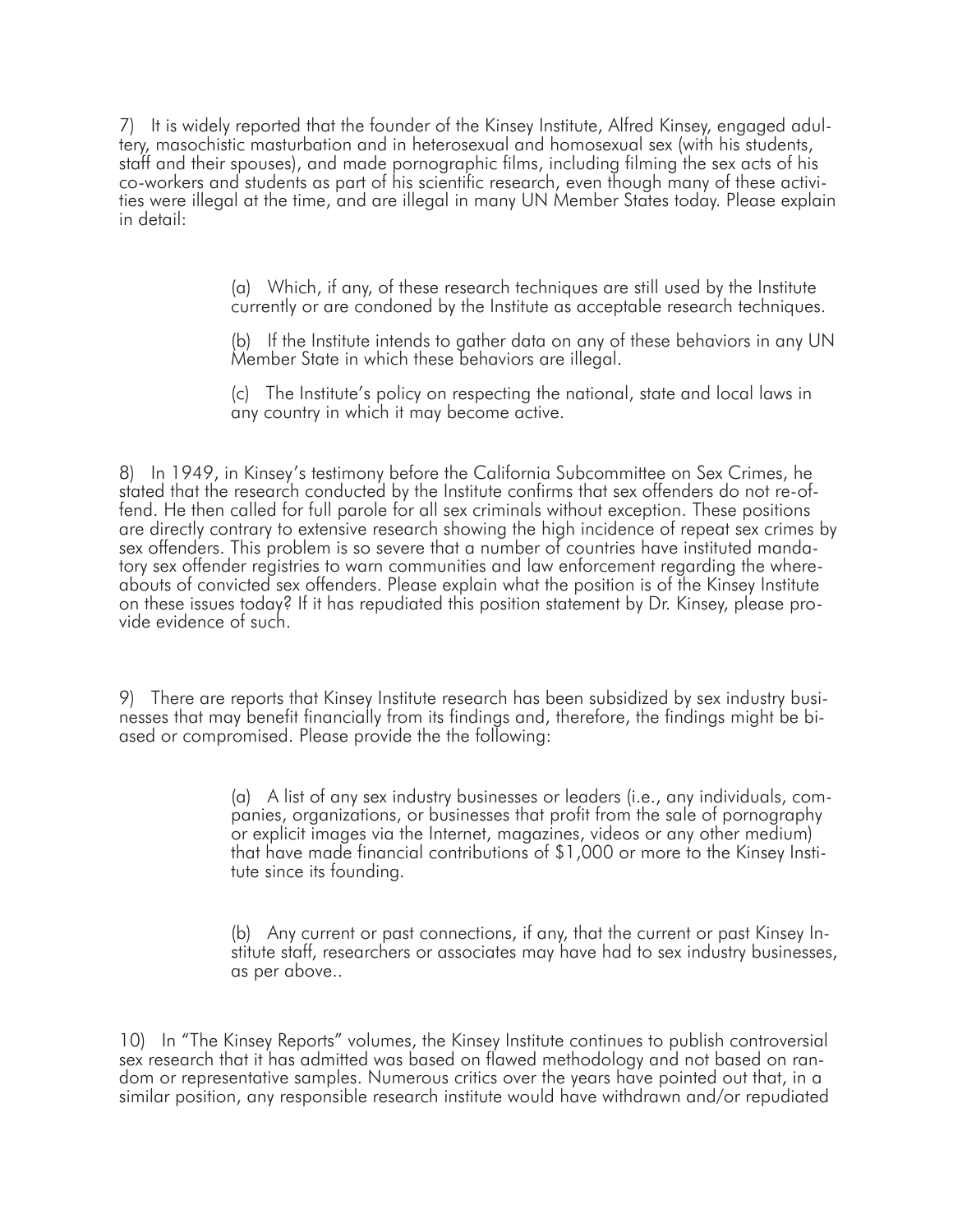its questionable findings and ceased to perpetuate them. The fact that the Kinsey Institute has not done so, critics say, is proof that it is not a research organization as it claimed in its testimony before the Committee, but rather a group that is fabricating science to be used to advocate for legal and social change on controversial laws and policies related to sex and sexuality. Please explain in detail:

(a) How the Kinsey Institute responds to such criticism.

(b) All efforts the Kinsey Institute has made to correct, withdraw or repudiate Kinsey published sex research findings known to not be based on sound scientific methodology, or which failed to use random and representative samples.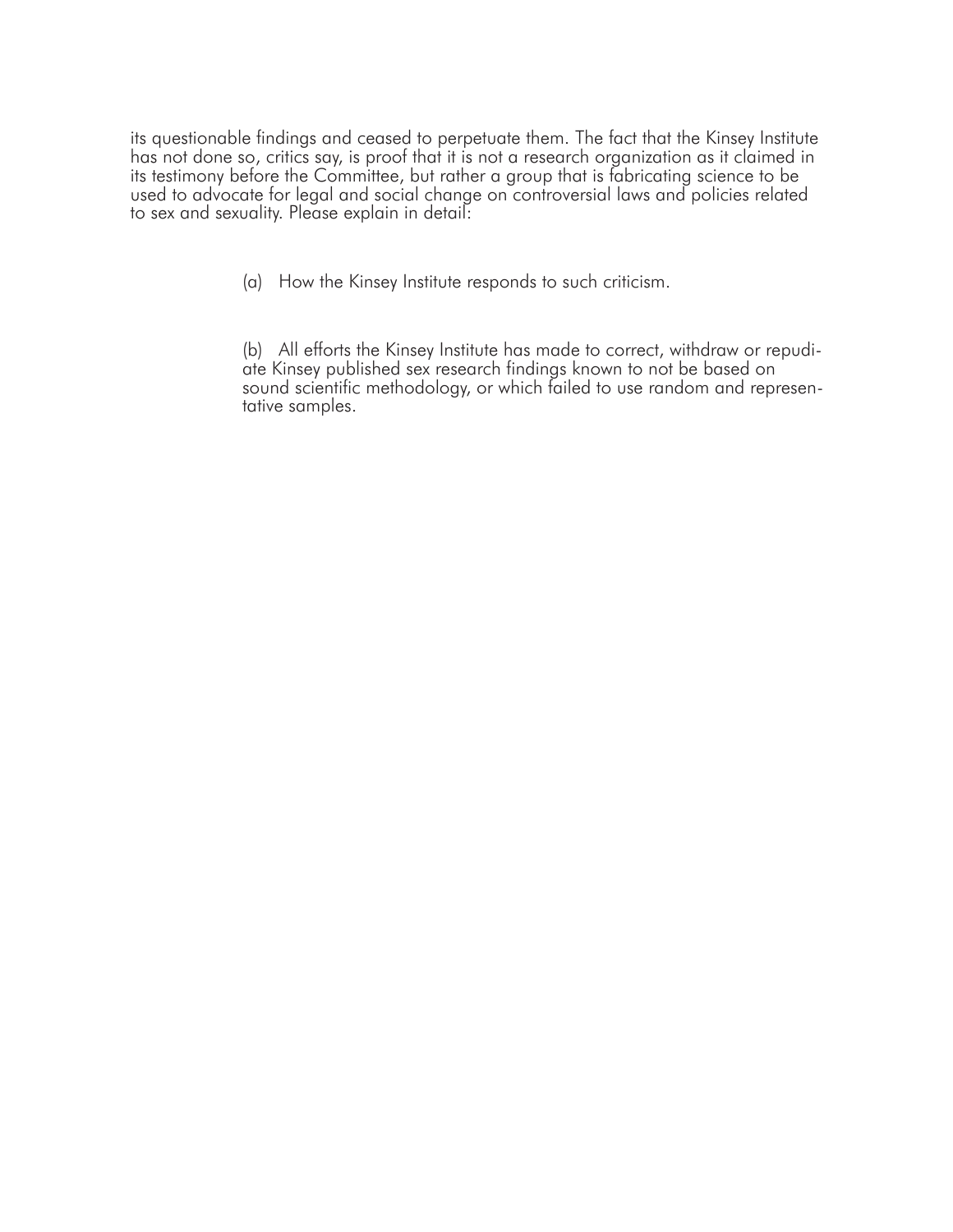### Table 32

### Page 178 of Sexual Behavior and the Human Male by Alfred Kinsey - Published in 1948

| Up to 10 sec.     |                                                                          |       |              |
|-------------------|--------------------------------------------------------------------------|-------|--------------|
|                   | 12                                                                       | 6.4   | 6.4          |
| 10 sec. to 1 min. | 24.5<br>46                                                               |       | 30.9         |
| $1$ to $2$ min.   | 40                                                                       | 21.3  | 52.2<br>64.4 |
| $2$ to $3$ min.   | 23                                                                       | 12.2  |              |
| $3$ to $5$ min.   | 33                                                                       | 17.5  | 81.9         |
| 5 to 10 min.      | 23                                                                       | 12.2  | 94.1         |
| Over 10 min.      | 11                                                                       | 5.9   | 100.0        |
| Total             | 188                                                                      | 100.0 |              |
|                   | Mean time to climax: 3.02 minutes<br>Median time to climax: 1.91 minutes |       |              |

### Table 34

Page 180 of Sexual Behavior and the Human Male by Alfred Kinsey - Published in 1948

| AGE       | NO. OF<br><b>ORGASMS</b> | <b>TIME</b><br>INVOLVED | AGE    | NO. OF<br>ORGASMS | TIME<br><b>INVOLVED</b>   |
|-----------|--------------------------|-------------------------|--------|-------------------|---------------------------|
| $5$ mon.  | 3                        | v                       | 11 yr. | 11                | 1 hr.                     |
| 11 mon.   | 10                       | 1 hr.                   | 11 yr. | 19                | 1 <sub>hr.</sub>          |
| $11$ mon. | 14                       | 38 min.                 | 12 yr. |                   | 3 <sub>hr</sub>           |
| 2 yr.     | 11                       | 9 min.<br>65 min.       | 12 yr. | 3<br>9            | 3 min.<br>2 <sub>hr</sub> |
| 21уг.     |                          | $2 \text{ min.}$        | 12 yr. | 12                | 2 <sub>hr</sub>           |
| 4 yr.     | 6                        | 5 min.                  | 12 yr. | 15                | 1 <sub>hr</sub>           |
| 4 yr.     | 17                       | 10 hr.                  | 13 yr. |                   | 24 min.                   |
| 4 yr.     | 26                       | 24 hr.                  | 13 yr. |                   | $2\frac{1}{2}$ hr.        |
| 7 yr.     |                          | 3 <sub>hr</sub>         | 13 yr. |                   | 8 br.                     |
| 8 yr.     |                          | 2 hr.                   |        | 7893              | 70 sec.                   |
| 9 уг.     | 879                      | 68 min.                 | 13 yr. | 11                | 8 hr.                     |
| 10 yr.    |                          | 52 min.                 |        | 26                | 24 hr.                    |
| 10 yr.    | 14                       | 24 hr.                  | 14 ут. | 11                | 4 hr.                     |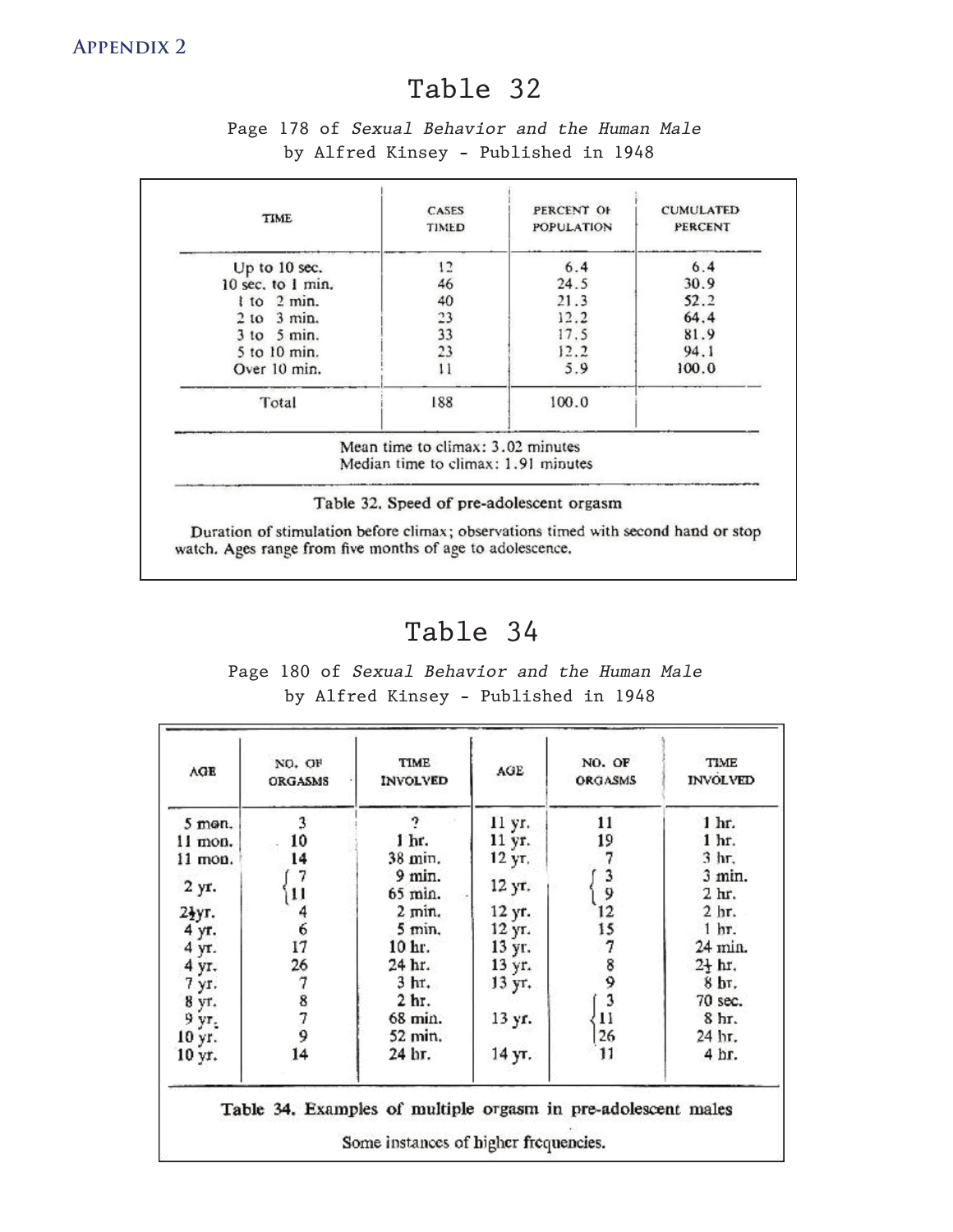To the United Nations Accreditation Committee:

I was outraged when I saw the Internet video of the Kinsey Institute testifying before the United Nations accreditation committee for NGO status. I was infuriated that there was no opposition to their application. Were all of those on the Committee ignorant of the Kinsey Institute's history and the founder, Alfred Kinsey, with his famous "orgasm charts" documenting the molesting of children with a stop-watch?

I am one of those children!

Alfred Kinsey founded the Kinsey Institute on the campus of Indiana University when he wrote his first book, "Sexuality of the Human Male" that was pre-published in 1947. I still remember that forest green edition that was disguised to look like the Holy Bible. My father was proud to be 6.6.6. one of the so-called researchers for this book while he was using me as his sex slave to do the socalled research.

I personally witnessed Alfred Kinsey hand my grand-father and my father a joint check for just \$6,000.00, for his several years of so-called research for the Kinsey books. Alfred Kinsey also wrote "The Sexuality of the Human Female" (1953). The first book was recently re-published for the Kinsey Institute to commemorate their 60 years in the illicit sexuality business. The profits still go to finance the Kinsey Institute today.

The childhood sexual incest committed against me, that Kinsey hired my father to do, severely affected me and later also my husband and has caused us both great pain during our marriage.

When I was older my father had a massive stroke that took away his speech and paralyzed the right side of his body. It was really hard for me to be my father's 24/7 caregiver for 2 years. Bathing the man that committed incest against me for money, paid by Alfred Kinsey himself, was really tough on me emotionally. By God's grace and with a loving husband, I have survived. It took a long time. I have found the way to forgive my father but I have not forgiven Alfred Kinsey.

In my ten minute personal interview with Alfred Kinsey himself when I was a child in about 1944, I was forced to shake hands with the devil himself. He is dead now and God has judged him already.

The Kinsey Institute still promotes the idea that "children are sexual from birth." That's a lie from the pit of hell. Children are too young to even give consent to irresponsible sex with anyone!

My uncle who was also one of Kinsey's incest so-called researchers, molested his stepdaughter when she was 5 years old and it caused her terrible trauma throughout her life. My uncle and his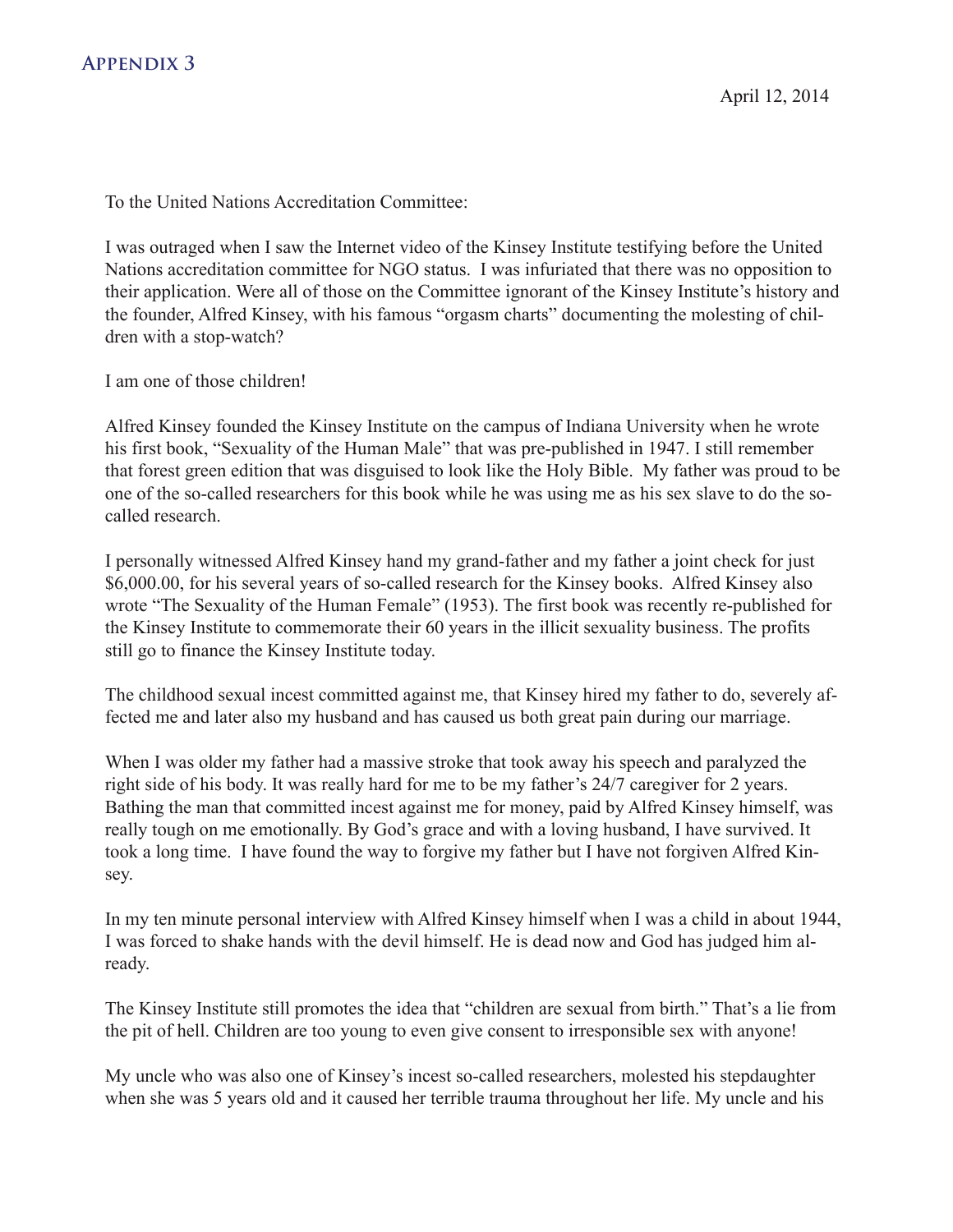wife were personal friends with Alfred Kinsey and his wife when they lived in Bloomington and called Kinsey a "Queer Duck."

How can this organization be accredited to the United Nations, an organization that claims to protect children?

The Kinsey Institute testified that they promote "responsible sexual behavior." Any organization that agrees with the promotion of sexual promiscuity to children is definitely NOT responsible!

All this sexual abuse, especially those children who were molested for hire by Kinsey has devastated their "sexual health." Of course the Kinsey Institute "never did any research" on the consequences of what they promoted.

I know these are shocking words to comprehend. This is only my family story. What a terrible family scandal!

For all the hundreds of other children who were tortured as I was, we need to stop the Kinsey Institute from spreading this sex "research." I'm sure some of them committed suicide years ago. Most of them are dead now, I am now in my 80s.

Please educate your UN Committee on what is really going on at the Kinsey Institute today. The acute unconcerned silence on the video clip as the Kinsey Institute gave their testimony was devastating to me. I guess you just didn't have any information.

I pray that you will do the right thing and eventually come to your own conclusion that the Kinsey Institute should not be able to use the United Nations as a way to advance their radical sex research.

This has been very sincerely written, by a so-called "Kinsey Institute Research Survivor".

Sincerely,

Exther White

*This is documented by Esther White, my assumed name to protect my identity.*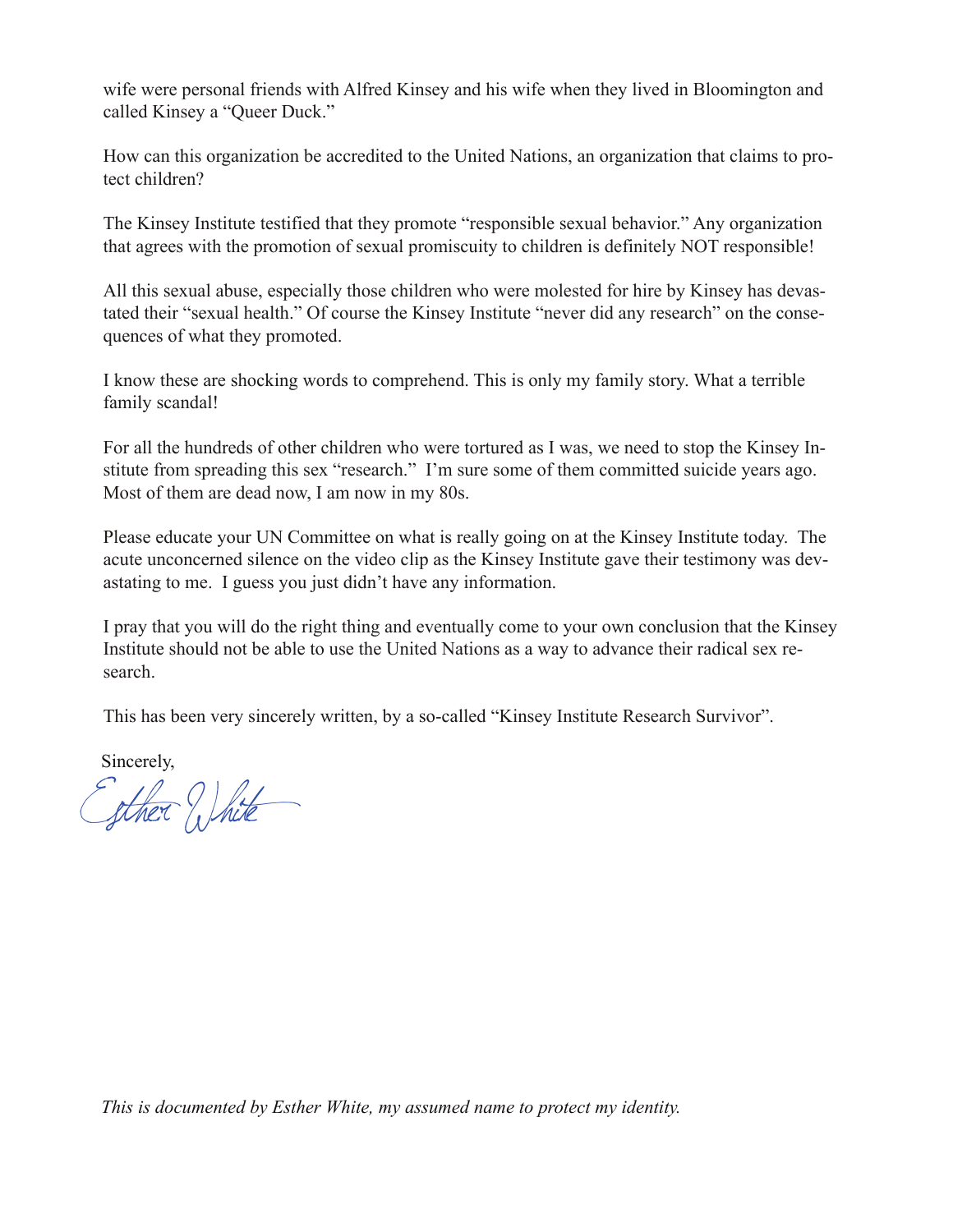## **United Nations Sexuality Education Guidelines and Standards Reflecting Kinsey Philosophies**

Modern comprehensive sexuality education programs are mostly based on fraudulent Kinsey science purporting to show that children are sexual from birth and sexual behavior of all kinds are healthy and normal for children, adolescents, and adults. The sexuality education guidelines published by both UNESCO and the World Health Organization (WHO) have clearly been influenced by the Kinsey Institute's view of human sexuality. In fact, the UNESCO guidelines were coauthored by Nanette Ecker, a former director of SEICUS, an organization that was co-founded by a former Kinsey Institute director and that relies on Kinsey science to create and promote sexuality education programs worldwide.

Below are some of the controversial excerpts from the original UNESCO International Guidelines on Sexuality Education which reflect Kinsey "science" and philosophies. The full guidelines can be found at this link: http://www.refworld.org/cgi-bin/texis/vtx/rwmain?docid=4a69b8902

#### Learning Objectives for Level I (ages 5-8)

"Girls and boys have private body parts that can feel pleasurable when touched by oneself." (p. 43)

"It is natural to explore and touch parts of one's own body." (p. 48)

"Bodies can feel good when touched." (p. 48)

"Touching and rubbing one's genitals is called masturbation." (p. 48)

"Masturbation is not harmful, but should be done in private." (p. 48)

"People receive messages about sex, gender, and sexuality from their cultures and religions." (p. 39)

"All people regardless of their . . . sexual status can raise a child and give it the love it deserves." (p. 51)

#### Learning Objectives for Level II (ages 9-12)

"Both men and women can give and receive sexual pleasure." (p. 43)

"excitement and vaginal lubrication, penile erection and ejaculation." (p. 44)

"Many boys and girls begin to masturbate during puberty." (p. 44)

"Definition and function of orgasm." (p. 49)

"Legal abortion performed under sterile conditions by medically trained personnel is safe." (p. 51)

#### Learning Objectives for Level III (ages 12-15)

"Respect for the different sexual orientations and gender identity." (p. 48)

"Both men and women can give and receive sexual pleasure with a partner of the same or opposite sex." (p. 50)

"Everyone is responsible for their own and their partner's sexual pleasure" (p. 50)

"Access to safe abortion and post-abortion care." (p. 52)

Stages of "male and female human sexual response including orgasm." (p. 50)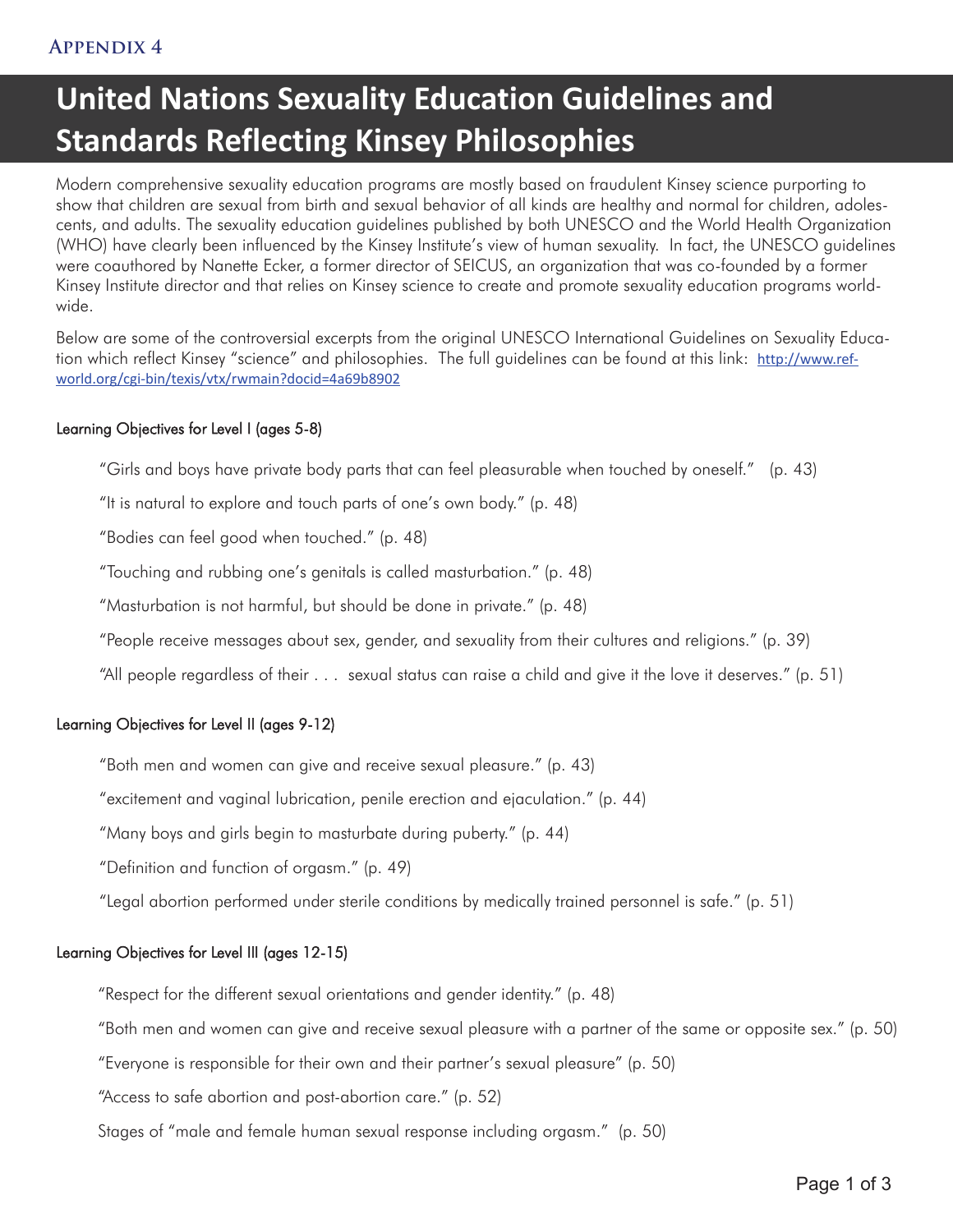### **Excerpts from the Recommendations from the Kinsey-influenced World Health Organization's European Standards for Sexuality Education**

### **For Children Age 0-4 years**

"Give information about enjoyment and pleasure when touching one's body . . . masturbation"

"Enable children to gain an awareness of gender identity"

"Give the right to explore gender identities"

#### **For Children Age 4-6 years**

"Give information about early childhood masturbation"

"Give information about same-sex relationships"

"Give information about . . . different concepts of a family"

"Help children develop respect for different norms regarding sexuality"

#### **For Children Age 6-9 years**

"Give information about . . . different methods of conception"

"Give information about enjoyment and pleasure when touching one's own body, early childhood mastur bation"

"Give information about friendship and love towards people of the same sex"

#### **For Children Age 9-12 years**

"Give information about different types of contraception . . . enable children to use condoms and contra ceptives effectively in the future"

"Gender orientation and differences between gender identity and biological sex"

"Give information about pleasure, masturbation, orgasm"

"Give information about sexual rights as defined by the International Planned Parenthood Federation and the World Association for Sexual Health"

#### **For Children Age 12-15 years**

"Gender identity and sexual orientation, including coming-out/homosexuality"

"Give information about pleasure, masturbation, orgasm"

"Enable teenagers to obtain and use condoms and contraceptives effectively"

"Give information about sexual rights as defined by the International Planned Parenthood Federation and the World Association for Sexual Health"